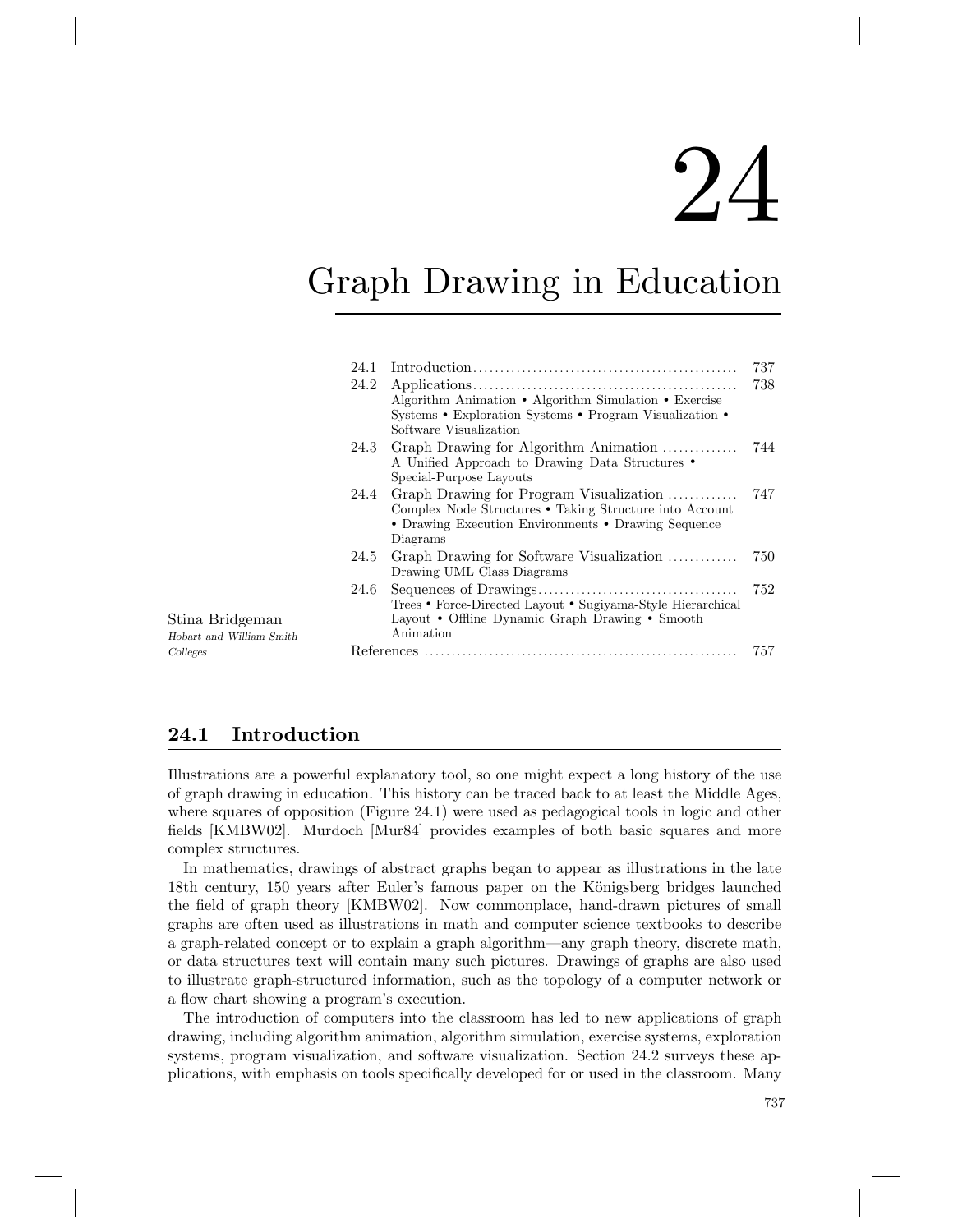#### 738 CHAPTER 24. GRAPH DRAWING IN EDUCATION



Figure 24.1 An Aristotelian square of opposition showing the relationships between the four logical forms (drawn using the circo algorithm from the Graphviz package [BCE+]).

of these applications place special requirements on the graph drawing algorithms used. Sections 24.3–24.6 address relevant graph drawing techniques.

#### 24.2 Applications

#### 24.2.1 Algorithm Animation

Algorithm animation deals with graphically illustrating the conceptual behavior of an algorithm or data structure.

Algorithm animation has been used in educational settings for many years. An early and well-known example is Baecker's 1981 video "Sorting Out Sorting" [Bae81], which animates and explains nine sorting techniques. The video illustrates how each of the sorting algorithms works by showing how bars of varying heights are gradually rearranged into increasing order, then makes an effective point about running time by showing a "race" between all of the algorithms.

In the classroom, instructor-prepared animations can be used as demonstrations during class to help explain a new concept—an animated version of the explanatory illustration. Animations used in class can be made available for students to pause, step, and replay so they can absorb the material at their own pace. Algorithm animation can also be used to engage students in the learning process—creating their own animations can deepen students' understanding of concepts, and incorporating the creation of animations into assignments can add interest to what might otherwise be a dry algorithm implementation task.

Animations of graph algorithms naturally make use of a drawing of a graph, using annotations, changing colors, or other visual effects to show the progression of the algorithm. Animations of data structure manipulations, such as inserting or removing elements from a binary tree, may also utilize a drawing of a graph or a tree. Support for automatic graph drawing frees the animation designer from having to specify the details of how the graph is drawn in each step, allowing her to focus on expressing the concept being illustrated.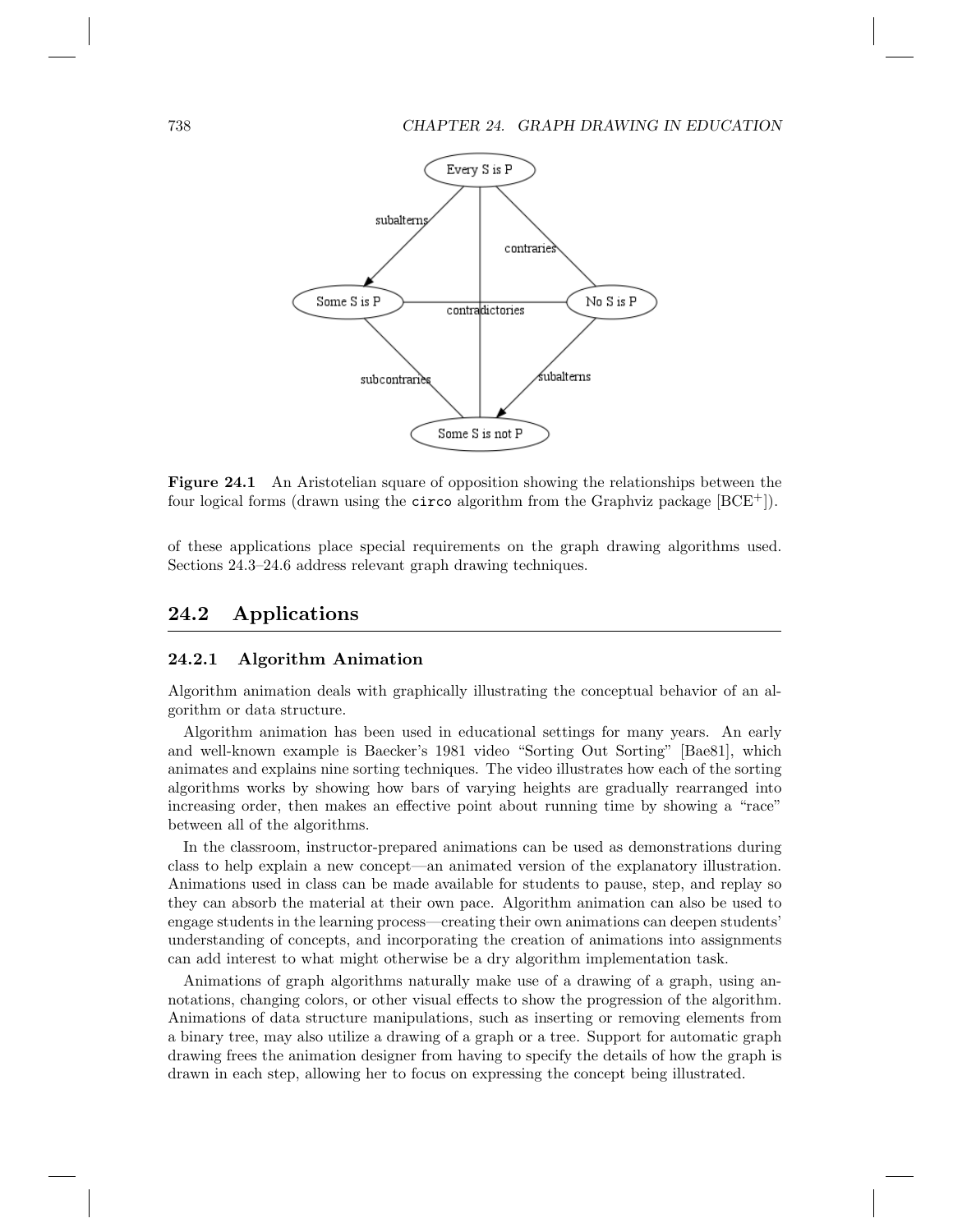#### 24.2. APPLICATIONS 739

#### Example Systems

Balsa BALSA [BS84, BS85] is one of the classic algorithm animation systems. It is a general-purpose system, designed for animating any kind of algorithm. BALSA introduced the idea of "interesting events," key points in the program where the visualization must be updated. Animations are created by implementing one or more graphical views and then augmenting the program code with calls to update those views when interesting events occur. Views are often created from scratch, though it is possible to create a reusable library of standard views. Graph layout algorithms are not provided, but can be implemented as part of a view. BALSA has been used to illustrate concepts in both mathematics and computer science courses, and for research in algorithm design and analysis.

Tango Tango [Sta90a, Sta90b] is another classic general-purpose algorithm animation system. Tango also utilizes the idea of interesting events, but provides a framework to aid in defining views. Four kinds of elements are provided as building blocks for animation scenes: basic graphical objects (shapes and text), locations of objects, transitions (movement, size, and color changes, etc.), and paths specifying how the transitions occur. Creating an animation involves three steps: defining a series of "animation scenes" (which may be a static view or an animated step), annotating the program with interesting events, and specifying the mapping of interesting events to animation scenes. Of note is Tango's support for (and emphasis on) smooth transitions between view states—many algorithm animation systems simply present a series of snapshots.

Samba Samba [Sta97] was designed to make it as easy as possible for students to create their own algorithm animations. Samba is a front-end for Polka [SK93], the successor to Tango; it reads in a command script and generates the animation from that script. Samba commands are deliberately kept simple; basic commands allow the creation of graphical objects (such as circles and lines) and the modification of existing objects (such as by moving them or changing their color). Animations are created by augmenting the program to be animated with instructions to output the Samba script. An advantage of Samba is that it does not require the animator to implement separate graphical views and link them to the code.

**JAWAA** JAWAA [PR98] is a web-based system for animating data structures. Animations are specified by writing a script in JAWAA's command language—unlike many algorithm animation systems, the algorithm being animated does not need to be implemented. Graphs and trees can be drawn using user-specified node positions, or can be drawn automatically using one of three built-in layout algorithms (circular layout, Tunkelang's force-directed layout [Tun94], and tree layout).

Swan Swan [SHY96] was designed specifically for visualizing graph algorithms and their related data structures. Animations are created by augmenting a  $C/C++$  program with commands to build a graph representing the data structure to be visualized, specify visual parameters such as the shape and color of the node, and draw the graph. This means that the visualizations created are not tied to the physical representation of data structures in the program and can instead represent a conceptual view. Swan includes special "layout components" which perform automatic layout for specific types of data structures such as linked lists, arrays, trees, and general graphs. Layout components for general graphs include circular layout, Kamada and Kawai's force-directed layout [KK89], and a Sugiyama-style hierarchical layout.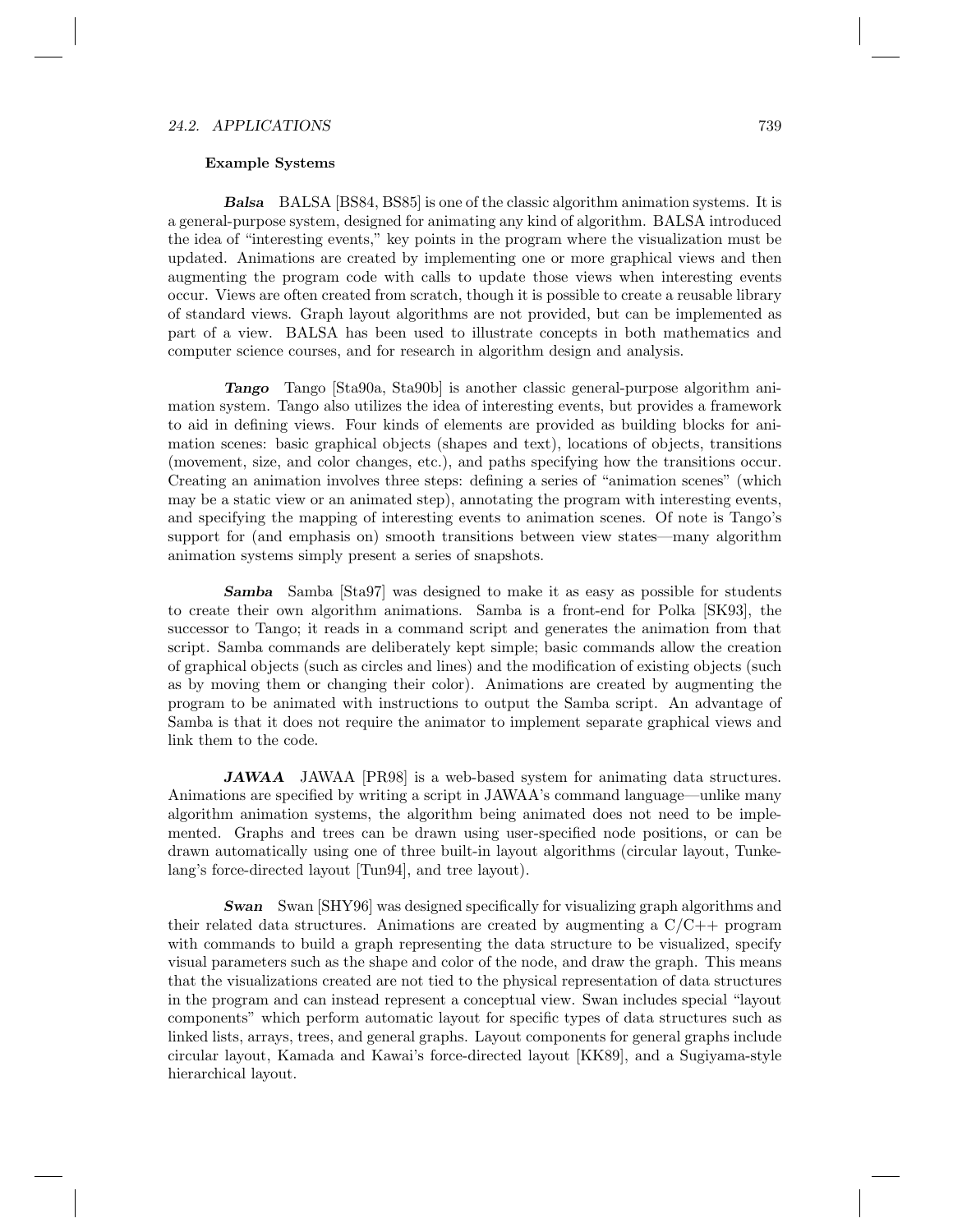#### 24.2.2 Algorithm Simulation

Animations can only be viewed; in an algorithm simulation, a student experimenting with data structures or an instructor providing on-the-fly demonstrations in class can modify the data structure being animated or even carry out the algorithm's steps by hand.

#### Example Systems

Matrix Matrix [KM02] provides both algorithm animation and algorithm simulation. It can also be used to create visualizations of students' own implementations of data structures, and to perform visual testing. Multiple levels of abstraction are supported; for example, when carrying out an algorithm involving inserting an element into a balanced binary search tree, the student can perform the entire operation manually, allow the system to insert the element into the underlying binary tree but then perform rebalancing steps herself, or allow the system to do the entire insertion. Matrix provides supports several types of data structures and includes automatic tree layout. MatrixPro [KKMS04a, KKMS04b] utilizes the Matrix platform and provides a GUI tailored for instructor use in the classroom.

#### 24.2.3 Exercise Systems

Exercise systems present students with exercises to solve and provide feedback on the students' answers. Such systems can be used for learning and practice—students can test their knowledge of an algorithm by trying exercises, and gain further understanding as the system provides feedback about their mistakes—or for assessment and grading. Key features of exercise systems include automatic generation of problem instances and automatic feedback and assessment, allowing students to practice on as many or as few problems as they wish without burdening a faculty member or teaching assistant with excessive problemset creation or grading duties. The problem-generation feature can also be used to create individualized problem sets to help thwart cheating.

Intelligent tutoring systems also build up a model of the student's knowledge and understanding, and tailor the problems generated to address each student's individual weaknesses.

Incorporating automatic graph drawing into an exercise system is important if the system is to support graph- or tree-based problems, because each problem is randomly generated as needed.

#### Example Systems

PILOT PILOT [BGKT00] is a Web-based exercise system supporting trace-thealgorithm exercises. It supports automatic generation of exercise instances, feedback at each step of the tracing process, solution grading, and algorithm animation. PILOT's feedback and assessment mechanism is based on whether each step is consistent with correct execution of the algorithm at that point rather than simply checking if some final answer matches the correct solution. This allows PILOT to easily accommodate cases with multiple correct solutions and to provide meaningful feedback and reasonable partial credit when a single mistake is made early in the process. Several graph-based problems including minimum spanning tree, breadth-first and depth-first search, and shortest path algorithms have been implemented. Force-directed and hierarchical drawing algorithms provided by the Graph Drawing Server [BGT99] are used for graph layout.

**TRAKLA2** TRAKLA2  $\text{IMKK}^+04$  is a Web-based exercise system built on the Matrix [KM02] algorithm animation and simulation framework. Like PILOT, TRAKLA2 supports trace-the-algorithm exercises and includes automatic generation of exercise in-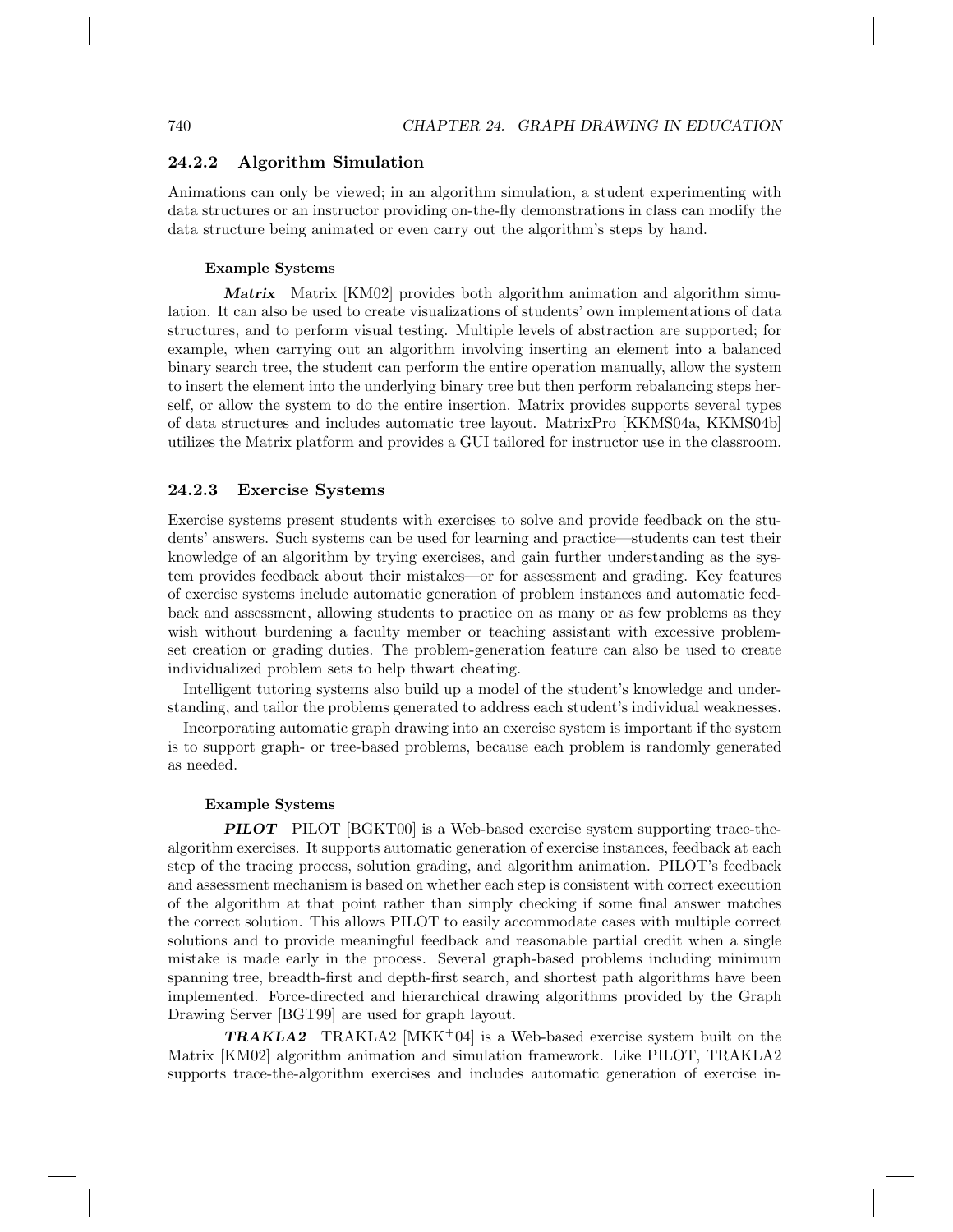#### 24.2. APPLICATIONS 741

stances, solution grading, and animation of model solutions. Evaluation of a student's answer is limited to comparing the student's solution to a model solution, and the student only receives notice of how many steps were correct. However, TRAKLA2 contains a number of features making it useful for coursework including storage of students' grades and submitted answers, deadlines for exercises, and the ability to control whether the same instance of an exercise may be repeatedly submitted for feedback (a practice exercise) or if it must be reset with new input data each time (a graded assignment). Exercises involving a variety of data structures and algorithms, including graph algorithms, have been implemented.

AnimalSense AnimalSense [RMS11] takes a different approach. Instead of providing an environment where students manually trace the execution of an algorithm, AnimalSense supports questions that provide evidence of successful algorithm-tracing such as "Give the sorted order" or "Give your third chosen edge." This approach allows greater latitude in the types of exercises that can be supported — it can also accommodate questions like "Provide an array which uses 4 pivots to be sorted," which go beyond simply tracing and which require deeper thinking about the functioning of an algorithm. Algorithm animation is provided to aid in solving the problem and to help reveal the cause of a mistake. Exercises involving graph algorithms, searching algorithms, and sorting algorithms have been implemented.

#### 24.2.4 Exploration Systems

Exploration systems support experimentation with graph structures and graph theory concepts. In the classroom, exploration systems can be used in a professor-led discussion to illustrate or animate examples or algorithms, or for student exploration or experimentation.

Support for automatic graph drawing frees the experimenter from having to find a reasonable layout, and can be important in revealing the structure of the graph being studied.

#### Example Systems

**LINK** LINK  $[BDG^+00]$  is designed for education and research in discrete mathematics. It consists of a library of templated  $C++$  classes for graphs and other data structures coupled with an interactive front-end for animation and visualization. The library also contains a collection of graph algorithms commonly used as building blocks and which are often covered in their own right in graph theory and computer science courses. To aid in visualization, LINK includes several simple graph layout algorithms (place vertices randomly, on a circle, or on a grid), a spring embedder, and several algorithms suited for particular applications (e.g., illustrating the results of a depth-first search, drawing the graph as a bipartite graph, and laying out each biconnected component of the graph separately to emphasize the components) [Ber].

**GraphPack** GraphPack  $[KOD+96]$  is a tool designed for experimenting with graphs and graph algorithms. It supports several 3D and 2D graph layout algorithms, contains a graph viewer, and can integrate functionality from other packages such as Mathematica, Maple, and Matlab. A novel feature is its ability to extract the graph structure from a black-and-white bitmap image of a drawing.

#### 24.2.5 Program Visualization

Program visualization deals with visualizing a program's actual execution rather than a high-level conceptual view of an algorithm. Aspects of the program being visualized can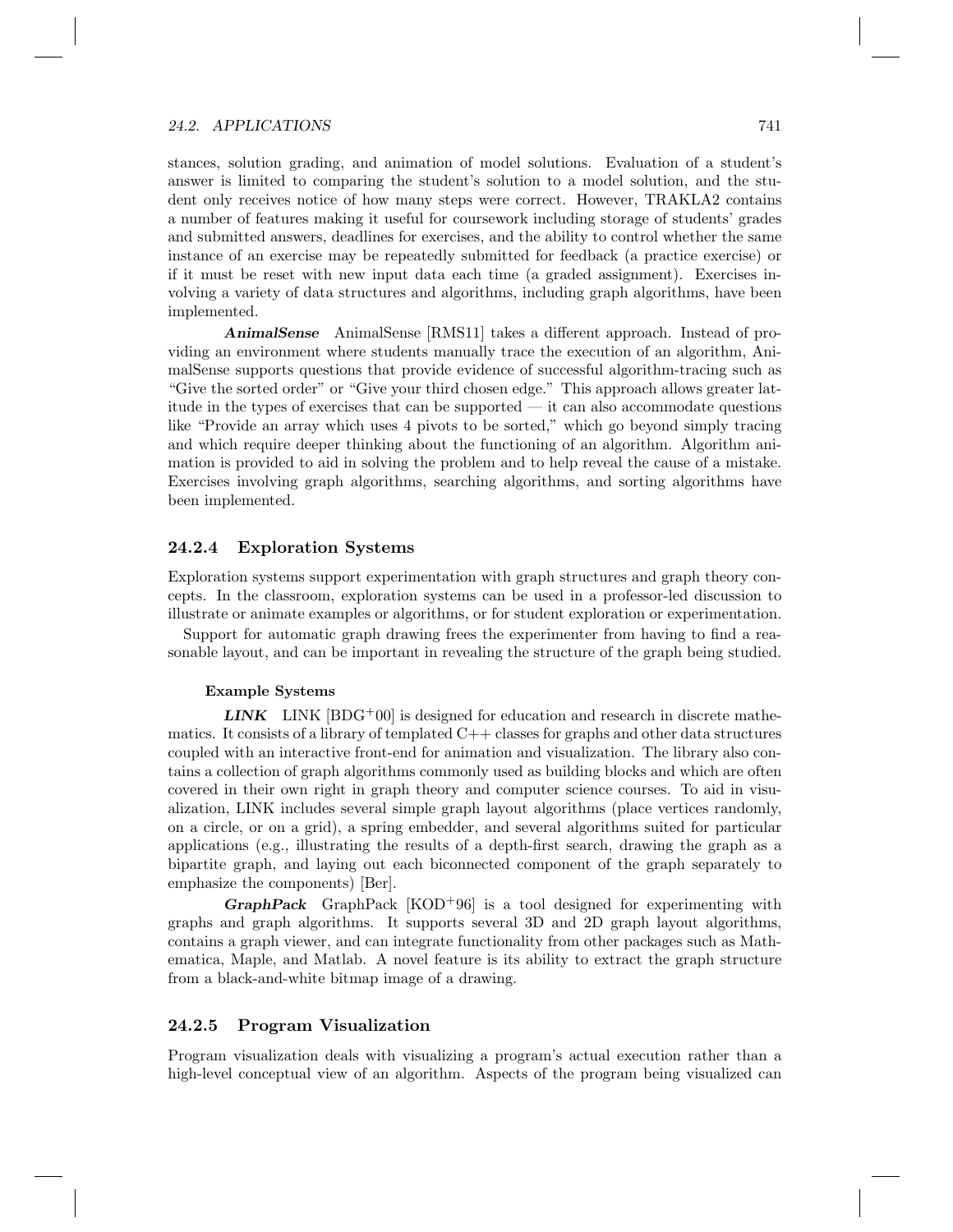include source code, data structures, and runtime behavior. Program visualization can be used to illustrate the functioning of an algorithm or data structure (as in algorithm animation), to gain an understanding of how the program works, to aid in debugging, and to evaluate and improve program performance.

In the classroom, program visualization can help students learn to program and debug by revealing what their programs are actually doing. This is more effective than systems which attempt to explain a bug (because explanations require understanding the underlying concept in the first place), try to guide the student to a particular way of solving the problem (ignoring other valid solutions), or are limited to a small set of toy problems [EPD92]. For more advanced students, visualizations can help explain the underlying semantics of the programming language, design patterns, and the workings of multithreaded programs [GJ05]. As with algorithm animation, instructors can also use program visualization to spice up an implementation assignment.

Automatic graph drawing is an essential component for program visualization systems which display graph-structured information because the particular graph depends on the runtime state of the program.

#### Example Systems

A simple form of program visualization—and one that is also suitable for algorithm animation—is to display graphical snapshots of the key data structures whenever the state of the structure changes.

GraphTree/GraphHeap Owen's GraphTree and GraphHeap subroutines [Owe86] were designed as a low-overhead animation system for illustrating binary tree and heap operations. The subroutines take the data structure to be visualized as a parameter, and are called when the animator wants to produce a graphical snapshot of the current state of the tree or heap. A simple layout algorithm is used: parent nodes are centered above their two children, with empty spaces for missing child nodes.

VisualGraph VisualGraph [LNR03] is a Java graph class which provides typical graph querying and manipulation operations, as well as visualization operations (highlighting and changing the color of edges and vertices) and related utility routines (random graph generation, graph layout using the force-directed method of Kamada [Kam89], and file I/O). Simple visualizations are created by augmenting the program code with calls to "print graph" whenever a picture of the current state of the graph is desired. VisualGraph is implemented as a front-end to an algorithm animation system—animation operations produce output in the AnimalScript language [RF01], which can then be read and displayed by a system such as JHAVE [NEN00].

Visualiser Naps' Visualiser class [Nap98] supports multiple data structures, including trees and graphs. It parses a string representation of the data structure to be visualized rather than working directly with particular Java objects, so it can be extended to new implementations of data structures by providing a new "to string" routine. New data structures or visualization styles can be supported by adding new Visualiser subclasses.

**JDSL Visualizer** The JDSL Visualizer  $[BBG+99]$  does not require users to modify their code to generate visualizations of data structures, as snapshots are automatically generated before and after data structure operations. However, data structures must be implemented to a particular API. Several linear and binary-tree-based structures are supported.

LJV The Lightweight Java Visualizer (LJV) [Ham04] uses Java's reflection mechanism to determine the structure of a Java object and is thus suitable for use with any Java program. Visualizing an object requires only adding calls to a "display object" rou-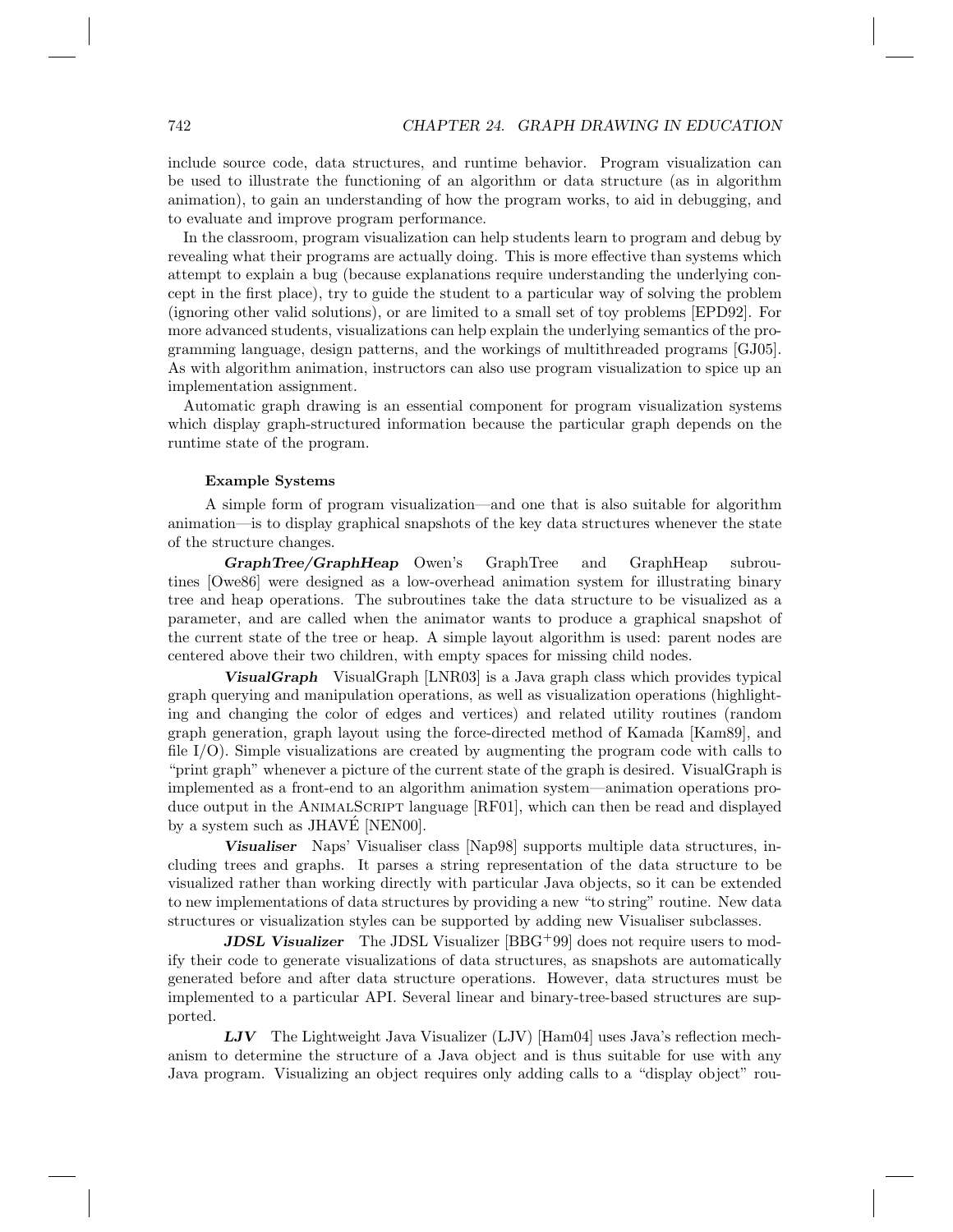#### 24.2. APPLICATIONS 743

tine when an object is to be visualized. The resulting graph structure is drawn using GraphViz [BCE+]. More advanced users or instructors setting up the tool for a course can customize the appearance of particular classes, such as to hide the internal representation of the String class. Of note is that because the structure is derived directly from the object itself, both correct data structures and students' incorrect ones can be visualized. The tool is also effective for demonstrating aspects of the Java language which often cause confusion, such as the pervasive but hidden use of references and the meaning of static fields.

Other systems provide visualization of data structures without requiring the program to be modified.

UWPI The University of Washington illustrating compiler (UWPI) [HWF90] analyzes program source code (written in a subset of Pascal) and automatically constructs a visualization of the data structures used in the program. UWPI attempts to infer the abstract data type of each variable from its concrete data type and usage patterns in order to determine an appropriate visualization. Supported ADTs are numbers, arrays, and digraphs; graphs are converted to directed acyclic graphs and drawn using the methods of Sugiyama, Tagawa, and Toda [STT81] and Rowe et al. [RDM+87].

**jGRASP** jGRASP [HCIB04] is a Java development environment combining a debugger and visualization tools. Data structures to be visualized are extracted automatically from the program; "external viewers" specify how to render a visual representation of an object of that type. This architecture allows multiple views of a single data structure to be displayed simultaneously. New external viewers can be added, so the system can be used for creating animations as well for debugging. More recent versions of jGRASP include a "Data Structure Identifier" which automatically identifies the data structure being visualized and suggests appropriate viewers [CIHJB07]. jGRASP uses FLGL, a graph drawing library based on VCJ [MB98], to produce layouts of data structures. VCJ includes Walker's algorithm [Wal90] for drawing rooted trees, Kamada and Kawai's spring embedder [KK89] for undirected graphs, and clan-based graph drawing [MCS98] for directed graphs.

Program visualization can include visualization of more than just data structures.

**Jeliot 3** Jeliot 3 [MMSBA04] is the fourth system in a series of program visualization systems designed for beginning programmers. Jeliot displays both object structures and control flow, providing a fine-grained animations of every step of the program's execution, including the evaluation of expressions. One drawback is that Jeliot does not support the full Java language.

JIVE JIVE [GJ05] is designed for the visualization of object-oriented programs (specifically, Java) and shows objects not just as data structures but also as execution environments. JIVE's views show an object's fields and its methods, structural links between objects, and the history of the method calls made as the program runs. This approach reveals much more of how Java actually works than data structure visualization approaches, and helps the viewer more thoroughly understand what is really going on when the program is run. Streib and Soma [SS10] discuss experiences using JIVE and the contour diagrams used by JIVE in introductory programming courses.

#### 24.2.6 Software Visualization

The field of software visualization encompasses the visualization of all aspects of a software system, including its structure, execution, and evolution over time. Graph drawing plays an important role in software visualization as many aspects of a software system can be rep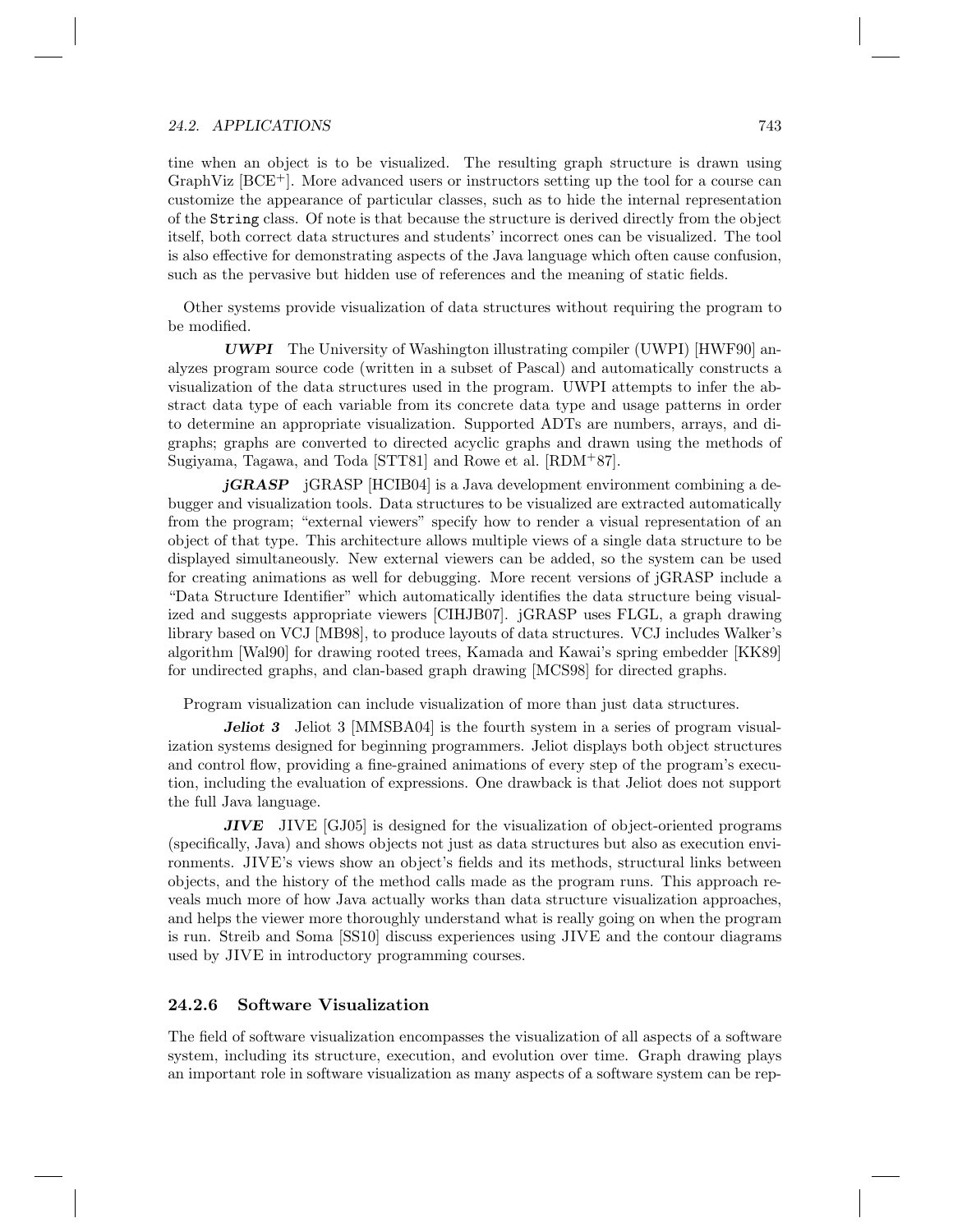resented using graphs, including control-flow graphs, program call graphs, class diagrams, and dependency graphs.

While there has been a great deal of work in the field of software visualization, many of the software visualization tools designed for use in the classroom focus on algorithm animation or program visualization. BlueJ, described below, is one exception.

#### Example Systems

BlueJ BlueJ [KQPR03] is an integrated development environment (IDE) developed for the teaching of Java programming. BlueJ emphasizes class structure and design through UML class diagrams—a class diagram is displayed in the main window when a project is opened, and it is through the diagram that students can edit, compile, and create instances of classes.

#### 24.3 Graph Drawing for Algorithm Animation

In algorithm animation (and in many program visualization applications), an abstract view of the data structure is both sufficient and desired. In many cases, standard graph drawing algorithms are suitable for this task. The most important criteria for drawings are following familiar conventions (such as placing the root of a tree at the top or directing edges downward) and readability, properties which are easily achieved by many standard algorithms. Examples of suitable algorithms include Walker's algorithm [Wal90] for rooted trees, Sugiyama-style layout [STT81, GKNV93] for directed graphs, and force-directed methods (e.g., Kamada-Kawai [KK89] and Tunkelang [Tun94]) for general graphs.

#### 24.3.1 A Unified Approach to Drawing Data Structures

One drawback to using standard algorithms is that different algorithms must be chosen for linked lists, trees, directed graphs, and general graphs. For applications such as visual debuggers, which need to be able to visualize any data structure (including buggy or illformed ones) and where the type of data structure is not known in advance, a unified approach is needed.

Since data structure graphs are directed graphs and convention often places the root of the structure at the top, a hierarchical layout is a natural layout style for drawings of data structures. The classic Sugiyama algorithm [STT81] for producing a hierarchical layout of a directed graph consists of five phases:

- Cycle removal: If the graph to be drawn is not acyclic, one or more edges must be reversed in order to remove all directed cycles.
- Layer assignment: Nodes are assigned to layers, where all nodes on the same layer will have the same y-coordinate in the final drawing. Dummy nodes are inserted as needed so that edges only connect nodes on adjacent layers.
- Crossing reduction: The nodes in each layer are rearranged so as to reduce edge crossings between layers, typically through repeated passes in which the ordering of one layer is held fixed while the nodes in an adjacent layer are rearranged. One strategy for rearranging nodes is to sort them according to the average position of the adjacent nodes in the other layer (barycenter method).
- Coordinate assignment: The nodes in each layer are assigned x-coordinates, preserving the left-to-right ordering of each layer.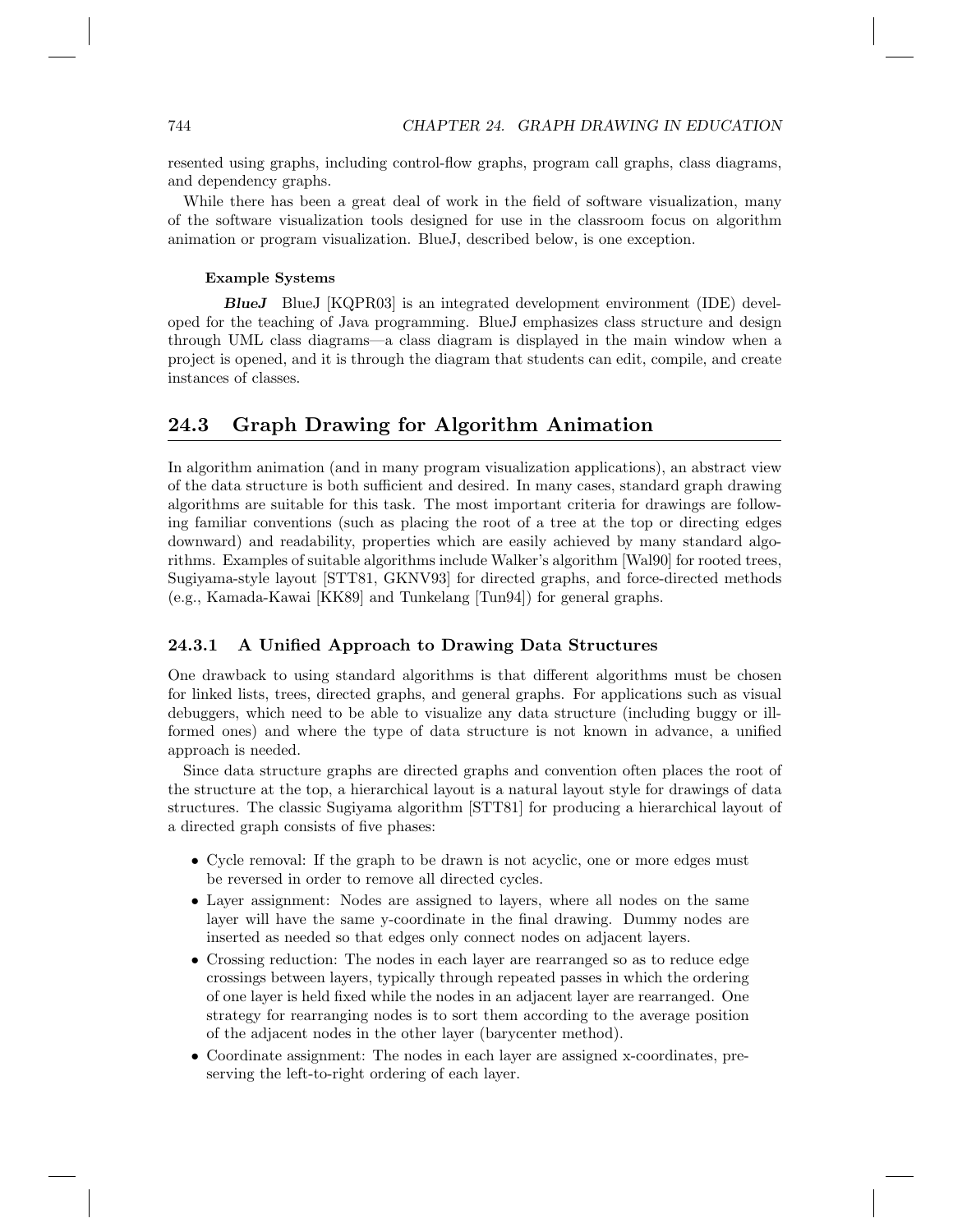#### 24.3. GRAPH DRAWING FOR ALGORITHM ANIMATION 745

• Edge routing: Edges are commonly drawn as polylines, with bends introduced by the placement of dummy nodes. However, other routing strategies (such as splines [GKNV93] and edge bundling [PNK11]) have been introduced.

Constraints can then be added to respect specialized conventions for drawing particular kinds of data structures. Waddle [Wad01] identifies three types of constraints as the most important for data structures: "same-level" constraints defining nodes which must appear on the same level, left-to-right ordering constraints between nodes or paths, and edgeorientation constraints which preference edges for reversal during cycle removal. Adapting the Sugiyama algorithm to accommodate these constraints will be discussed below.

#### Same-Level Constraints

Same-level constraints may result in edges connecting nodes in the same level. Traditional layer assignment prevents same-level edges, and furthermore same-level edges cannot be handled by the traditional compute-barycenters-and-sort crossing reduction method. (Sorting requires a fixed barycenter for the duration of the sort, but the barycenter of a node with same-level neighbors will change as the neighbors are rearranged during the sorting process.)

Waddle's solution is a two-tier layer assignment and crossing reduction strategy. First, same-level constraints are used to define equivalence classes of nodes that must appear on the same level and layer assignment is performed using a single proxy node in place of each equivalence class. "Virtual layers" are then created within each layer and layer assignment is repeated for each equivalence class using the virtual layers. This results in nodes involved in same-level constraints being assigned to different virtual layers. During crossing reduction, a layer containing virtual layers is sorted by applying the usual crossing reduction procedure to the virtual layers.

Finally, all nodes within a layer (regardless of virtual layer) are assigned the same ycoordinate and same-level edges are routed around intervening nodes as needed. Böhrigner and Paulisch [BN90] add an additional constraint that same-level edges must connect consecutive nodes in order to avoid the need for edge routing.

#### Node Ordering Constraints

Node ordering constraints specify the left-to-right ordering of pairs of nodes in the same level. (After layer assignment, path ordering constraints can be converted to node ordering constraints involving pairs of nodes and dummy nodes along the extent of the paths.) Node ordering constraints are implemented in the crossing reduction phase.

A simple strategy for respecting node ordering constraints is to proceed with sorting nodes by their barycenters, but to disallow any swaps which would violate the ordering constraints.

Waddle [Wad01] uses a different strategy: the ordering constraints are checked after the barycenters have been computed and, if a constraint is violated, a new barycenter is assigned which places the node just to the right of the rightmost node which must precede it according to the constraints. The nodes are then sorted according to their revised barycenters.

Both of these approaches are fast and result in an ordering which satisfies the constraints, but may result in a large number of avoidable crossings.

A third strategy is the "penalty graph" approach [Fin01], which produces fewer crossings at the expense of a more complex algorithm and a higher running time. In this approach, the penalty graph contains the nodes of the layer to be reordered. A directed edge  $(u,v)$ indicates that placing u to the left of v results in fewer crossings than placing v to left of u. The weight of the edge  $(u,v)$  indicates by how much the number of crossings is improved.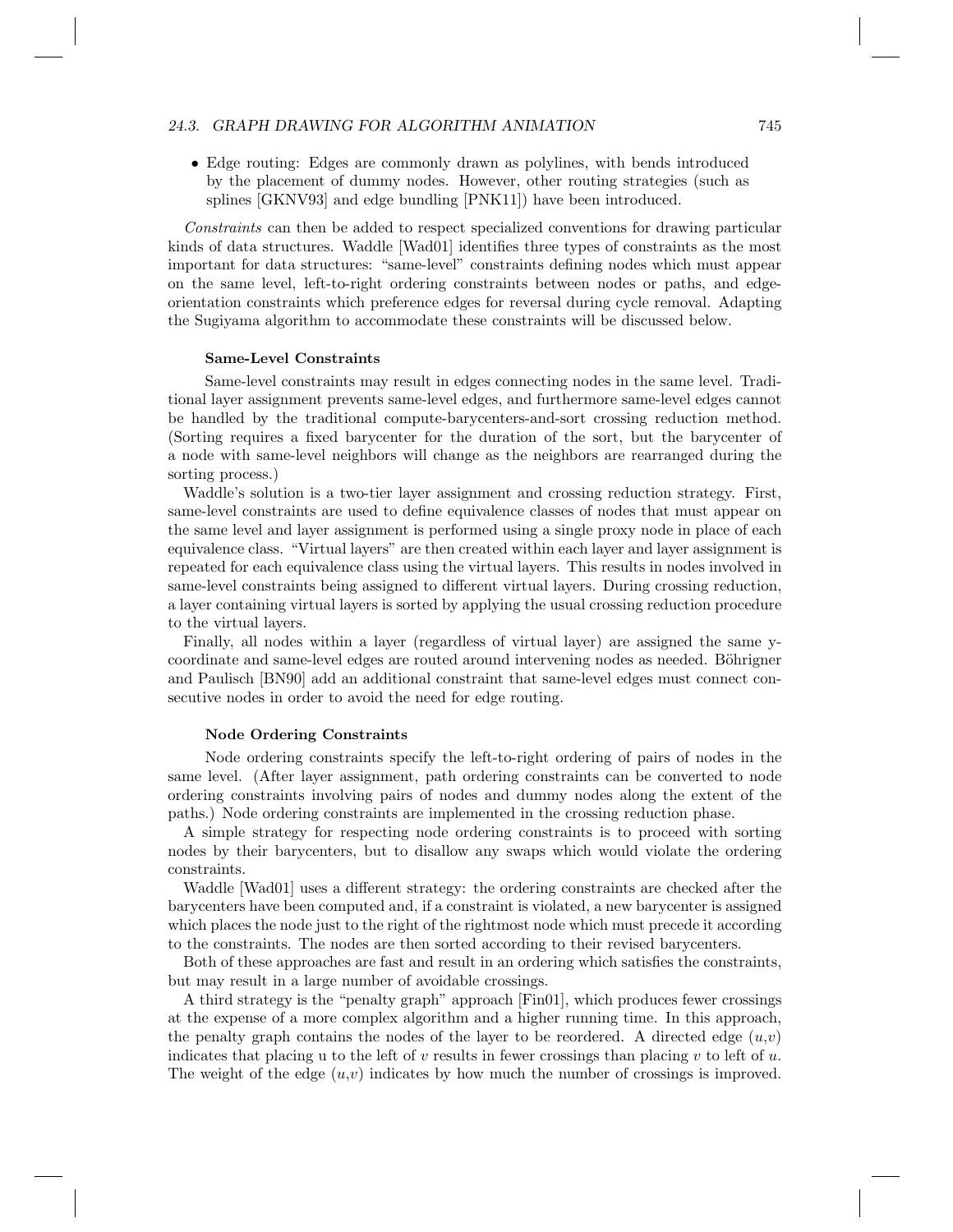An ordering constraint requiring u to be to the left of v can be imposed by assigning the edge  $(u, v)$  an infinite weight. The ordering of the layer is determined by applying a heuristic to find the minimum-weight set of arcs whose removal makes the penalty graph acyclic (the minimum weighted feedback arc set problem), and then performing a topological sort of the resulting acyclic penalty graph.

Forster [For04] gives a heuristic which combines the efficiency and simplicity of the barycenter approach with the quality of the penalty graph method. First, barycenters are computed for each node. Then, for each violated constraint, the nodes involved are replaced by a single proxy node and a new barycenter is computed for the proxy node based on the combined neighbors of the original nodes. Once all of the constraints have been accommodated, the nodes and proxy nodes are sorted by their barycenters. The final sorted layer is obtained by replacing each proxy node with the ordered collection of individual nodes that were grouped together.

Constraints must be considered in the correct order when creating proxy nodes or else it can become impossible to satisfy all of the constraints. The constraints to be satisfied can be represented by a constraint graph, which contains a directed edge  $(u,v)$  for each constraint of the form "u must be placed to the left of  $v$ ." The next constraint to consider can be found by performing a topological sort of the constraint graph; as each node is visited, its incoming constraints are considered in reverse traversal order. The first violated constraint encountered is the next one to collapse into a proxy node. The constraint graph must be updated and the traversal restarted after each proxy node is created.

Forster's heuristic is based on the assumption that if the barycenter ordering causes vertex  $v$  to be placed to the left of  $u$  in violation of an ordering constraint, no vertices would be placed between u and v in the optimal solution with the correct ordering (u left of v). Though counterexamples can be easily found, the heuristic gives results that are nearly as good as the penalty graph approach in much less time.

#### Edge-Orientation Constraints

Since layer assignment requires an acyclic graph, the cycle removal phase reverses the direction of one or more edges in order to remove directed cycles. For some data structures, such as doubly-linked lists or trees where each node has both "child" and "parent" pointers, arbitrarily selecting edges for reversal may result in drawings that violate standard drawing conventions or have inconsistent edge orientations.

Waddle [Wad01] addresses the problem by tagging edges which may be reversed during cycle-breaking in the layer assignment phase. These edges will be reversed first, before untagged edges.

#### 24.3.2 Special-Purpose Layouts

Space is a powerful visual variable, and an animation designer may choose to devise a custom layout algorithm which makes more effective use of space than a general-purpose algorithm. For example, Brown and Sedgewick [BS85] discuss the design of an animation involving binary search trees: noting that the simple recursive strategy of devoting half of the width of the current region to each of the left and right subtrees quickly leads to crowding even in trees of the size typically used in examples, they instead base the x coordinate of a node on the node's position in an in-order traversal of the tree. This ensures that each subtree has a width proportional to the number of nodes in that subtree, and also helps reinforce the organizational structure of the tree.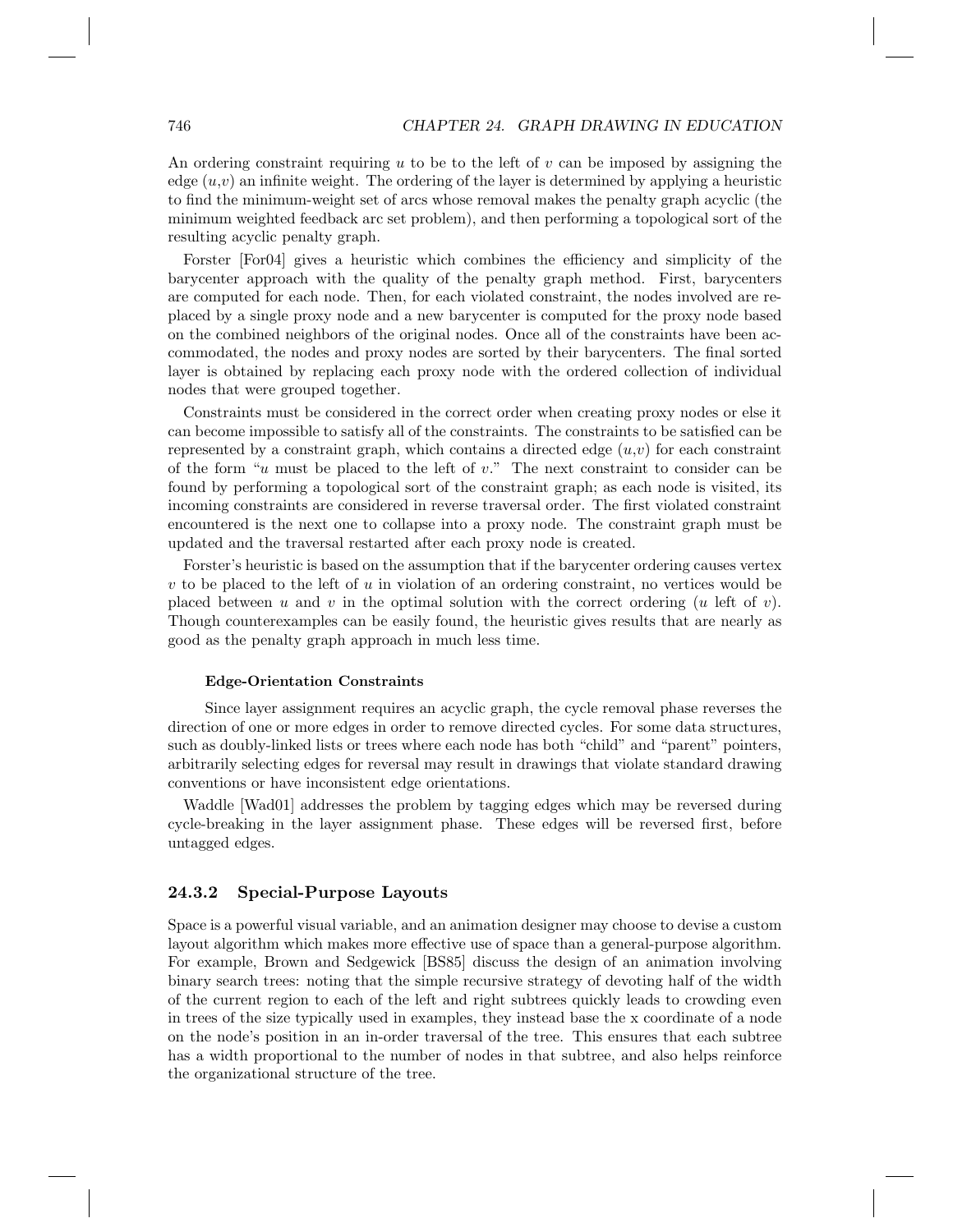#### 24.4 Graph Drawing for Program Visualization

Many program visualization applications focus on visualizing the objects in memory. These objects, along with their references to other objects, naturally form directed graphs.

Standard drawing algorithms for directed graphs can be used to produce layouts for object graphs. However, program visualization applications may have requirements that are not well-served by standard drawing algorithms. The rest of this section addresses specialized drawing techniques relevant for program visualization.

#### 24.4.1 Complex Node Structures

Objects in programs are complex structures with multiple fields. Seeing this internal structure can be important for understanding the program's behavior, particularly in debugging applications.

The convention when drawing object structures is to show pointers or references as edges which end at distinct points inside the node. This can pose problems for standard drawing algorithms. For example, traditional crossing-reduction strategies used by Sugiyama-style layout algorithms assume that edges connect node centers and thus crossings can only occur between edges connecting different pairs of nodes. With complex nodes, edges may originate and terminate at any point within a node, and crossings can occur even when two edges are incident on the same node.

Waddle [Wad01] uses a Sugiyama-style approach for drawing object graphs, and accommodates complex nodes by using the coordinate of the edge's actual endpoint within the node instead of the node's center when computing barycenters for crossing reduction. Problems can still arise if a node contains several edges whose endpoints are vertically aligned because the adjacent nodes may end up with the same barycenter—and improper ordering of those nodes can result in edge crossings. This is addressed by assigning a secondary sort key (or "secondary barycenter") based on the vertical ordering of the endpoints. Figure 24.2 shows two ways to assign secondary barycenters.



Figure 24.2 Two strategies for assigning secondary barycenters. The value of the secondary barycenters are shown below the nodes  $(d > 0)$ . (a) Drawing with edge-node overlaps. (b) Drawing that avoids edge-node overlaps but involves additional edge routing.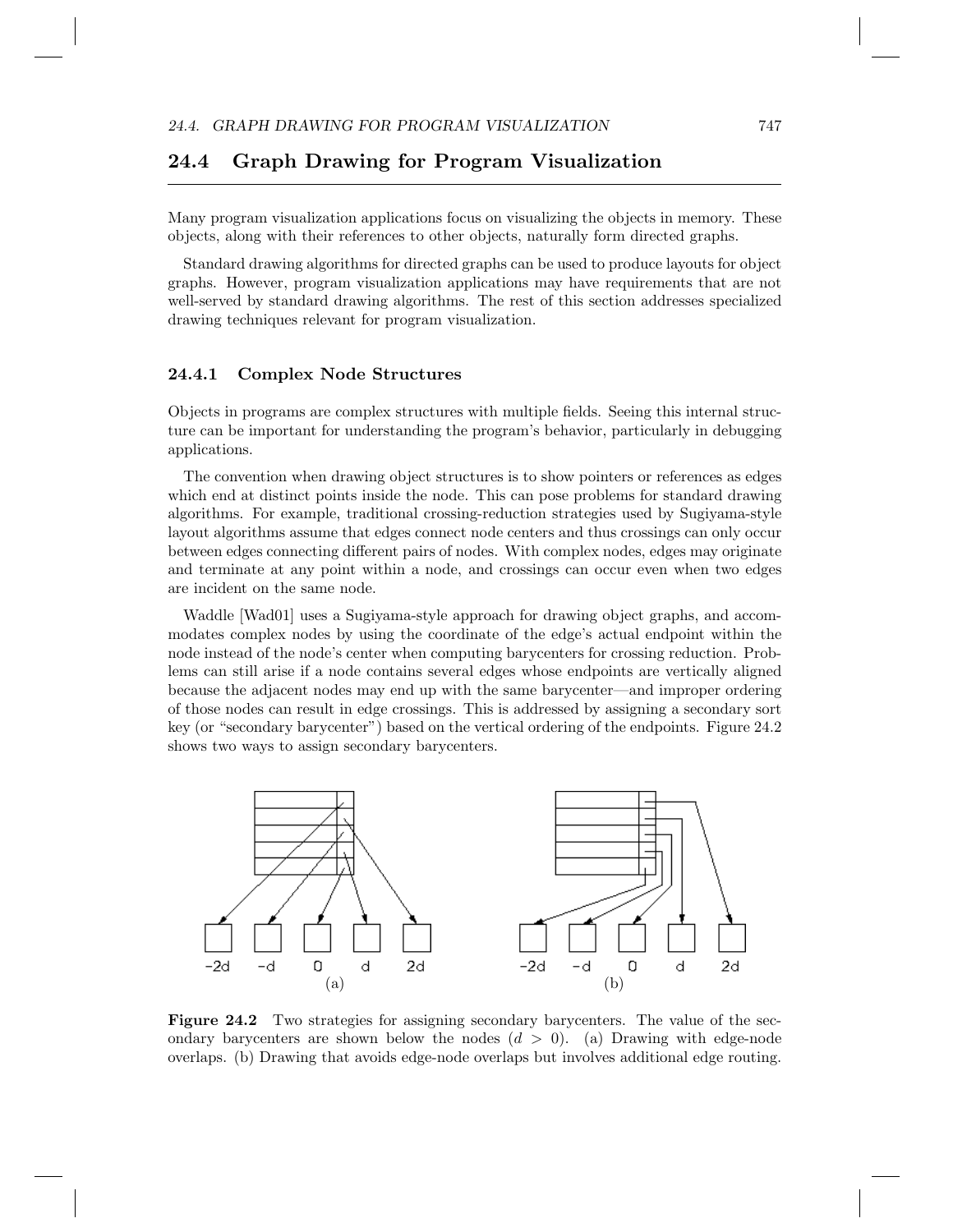#### 24.4.2 Taking Structure into Account

Not all of the nodes in the object graph serve the same purpose — some are part of a data structure, such as a binary tree, while others are data fields. With this in mind, Gestwicki et al. [GJG04] identify two important aesthetic criteria for drawing object graphs:

- Leaf objects, which have exactly one incoming reference and no outgoing references, should be grouped with the objects (called aggregators) that reference them.
- Recursive structures should be clustered.

Figure 24.3 illustrates the benefits of this approach.





Figure 24.3 (a) Object graph for a simple expression parser drawn using a traditional Sugiyama-style layout algorithm. (b) Drawing taking the class structure into account. Example from [GJG04].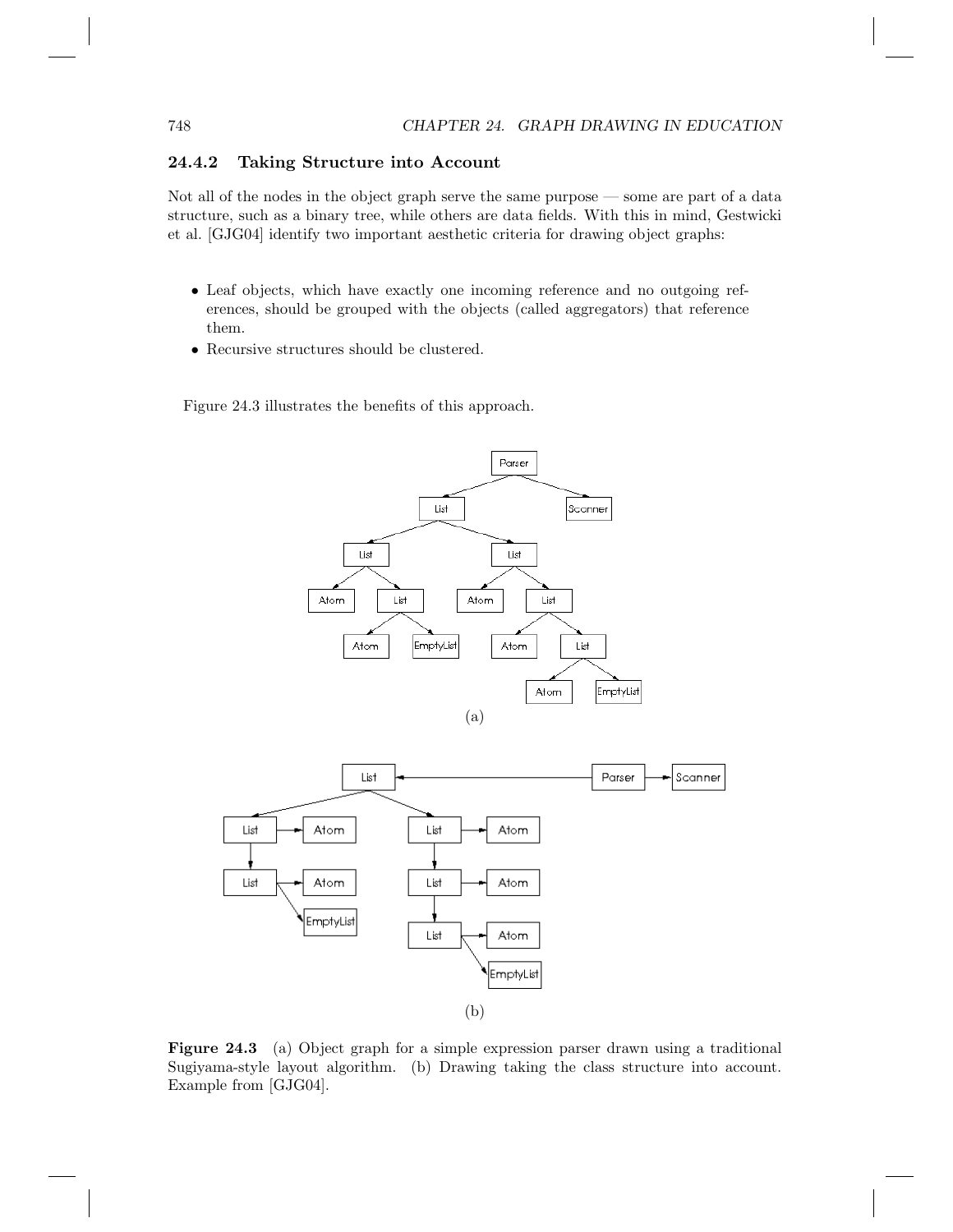#### 24.4. GRAPH DRAWING FOR PROGRAM VISUALIZATION 749

Gestwicki et al. [GJG04] use the program's class diagram to identify the important structures. A leaf class is a class with no outgoing associations—all of its fields, including inherited fields, are either primitive types or immutable wrappers around primitive types. A recursive type is defined by a directed cycle along generalization and aggregation relationships in the class diagram—all of the classes along the cycle are part of the recursive type. The simplest case is a single class containing a field of its own type.

The leaf classes and recursive types identified in the class diagram can then be used to identify interesting structures in the object graph. A leaf cluster consists of an aggregator node and its leaf-class children. (Note that an aggregator node may have other children in the object graph that are not part of the leaf cluster.) A recursive cluster is a connected subgraph containing objects belonging to a single recursive type and their leaf-class children, and with at most one node with incoming edges from outside the cluster.

Once the leaf and recursive clusters have been identified, the graph is drawn in three steps:

- Draw the leaf clusters.
- Replace the leaf clusters by single nodes, and draw the recursive clusters.
- Replace the recursive clusters by single nodes, and draw the remaining structure.

In order to avoid needlessly complicating the drawing with unnecessary detail, only nodes whose type is included in the class diagram are drawn. A variety of algorithms can be used in each stage, though the drawing algorithms chosen for the last two steps must be able to take into account the area needed to draw the collapsed cluster nodes. Using different layout techniques for each cluster, such as a radial layout for leaf clusters and a hierarchical layout for recursive clusters, emphasizes the distinct nature of each type of cluster.

The advantage of deriving leaf and recursive clusters from structures in the class diagram instead of basing them solely on the object graph is that the final drawing will reflect the correct semantics of the program—it will not be dependent on the current state in the program's execution. Consider, for example, the definition of a leaf cluster—it distinguishes between nodes in the object graph which currently have no outgoing edges and those which will never have any outgoing edges.

#### 24.4.3 Drawing Execution Environments

Many program visualization systems show objects only as containers for data, but JIVE [GJ05] aims to give a more comprehensive view of the execution of object-oriented programs by showing objects both as containers for data and as environments for execution. In the most detailed view, objects are shown with both fields and methods; each active method is shown with its parameters and local variables. This structure may be multiple levels deep as contained objects may themselves contain fields and active methods. Inheritance relationships are also shown so each object's scope is clear. JIVE's object graphs present a challenge for graph drawing, as the graphs have large nodes containing complex internal structures, nested structures, multiple types of nodes and edges, and edges which connect to internal points within nodes.

The nested structure of objects-within-objects can be represented as a tree, and the object can be drawn by creating an HV-inclusion drawing of the nesting tree. In this drawing style, child nodes are drawn as rectangles within the rectangle devoted to the parent and are either arranged in a row or stacked vertically. Garg et al. [GGJ06] give a dynamic programming algorithm for computing minimum-area HV-inclusion drawings.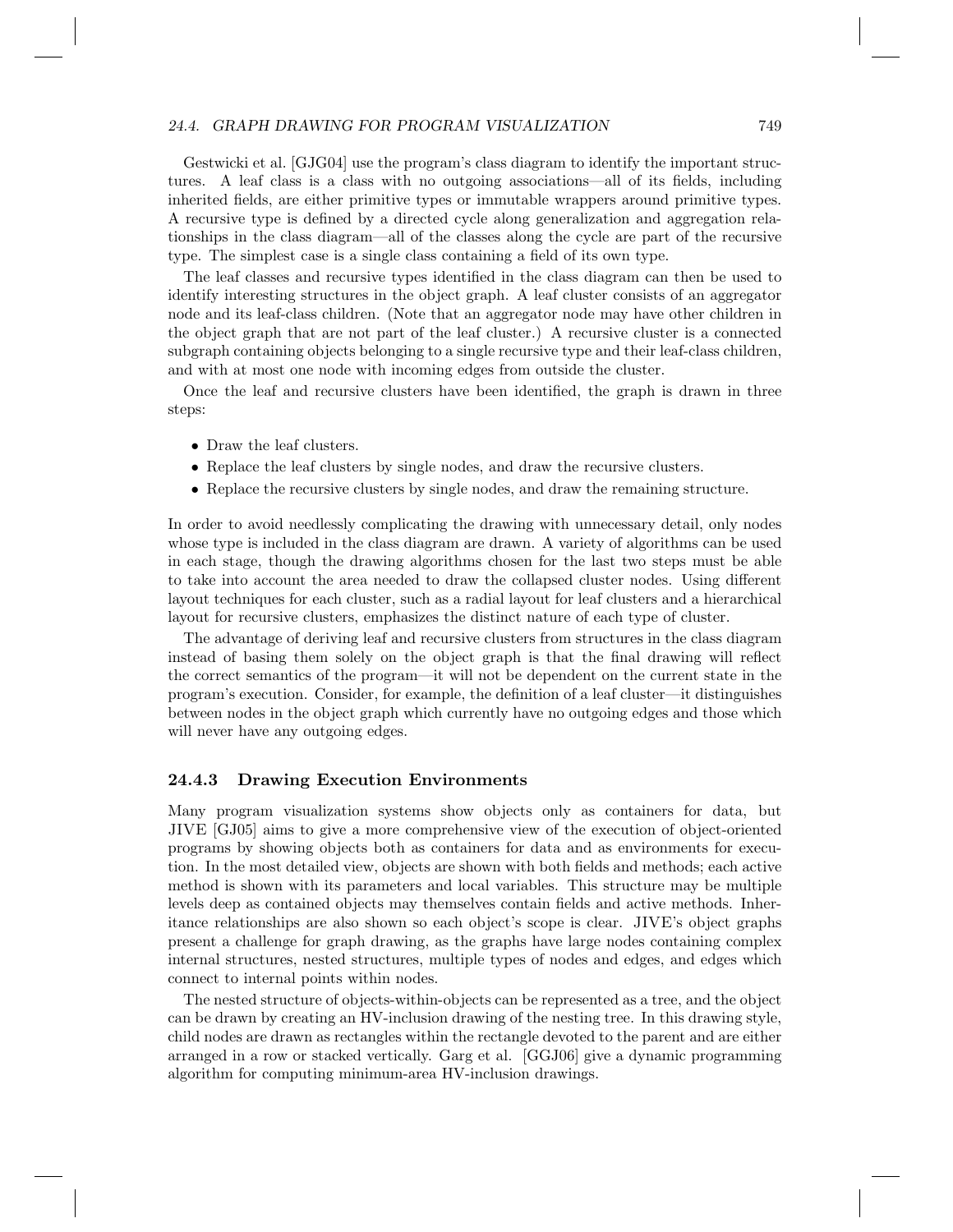The rest of the graph structure in the object graph can be drawn using an algorithm for layered drawings of weighted multigraphs [GJ05].

#### 24.4.4 Drawing Sequence Diagrams

In addition to displaying object graphs, JIVE [GJ05] uses a sequence diagram to show the program's execution history. In a sequence diagram, each method activation is represented by a vertical bar and all of the method activation bars belonging to a single object are drawn along the same vertical line. Method calls and returns are represented by arrows drawn from one activation bar to another.

Drawing sequence diagrams can be formulated as a graph drawing problem. A sequence graph contains a node for each method activation bar and a directed edge for each method call and return; the task is to find a left-to-right ordering for the object lines which minimizes edge length, the number of edges crossing activation bars, and the number of method-call edges directed to the left. Clustering constraints may also be applied to ensure that object lines for related objects are close together.

Garg et al. [GGJ06] give a simulated annealing algorithm for finding a left-to-right ordering of object lines which respects the desired clustering and optimizes an objective function incorporating the aesthetic criteria. Each object line is assigned a unique integer value; lines belonging to the same cluster receive consecutive labels. Two object lines are selected randomly and, with a probability related to the potential improvement in the objective function and the temperature of the system, the integer labels of either the lines (if the object lines belong to the same cluster) or the clusters (if the object lines belong to different clusters) are swapped.

#### 24.5 Graph Drawing for Software Visualization

#### 24.5.1 Drawing UML Class Diagrams

One challenge in drawing UML class diagrams is handling the multiple types of edges generalizations and associations—because generalizations are hierarchical and associations are not. In addition, Purchase et al. [PAC01] have identified several aesthetic criteria that are important for UML class diagrams, including orthogonality, a consistent orientation for the edges, and joined inheritance arcs instead of separate edges. The traditional aesthetic criteria of few crossings and bends are also important.

#### Two-Pass Approach

Seemann [See97] prioritizes showing the different types of relationships over the other aesthetic criteria. A two-pass strategy is used: first the inheritance hierarchies are drawn using a variation of the Sugiyama algorithm, and then the association edges are drawn with an orthogonal style.

In the first phase of the algorithm, a modified Sugiyama layout is applied to just the generalization edges and their incident vertices. The initial layer assignment is adjusted to reduce the span of association edges: if a node has an association with a node in a lower layer, and moving the node to the lower layer does not violate the desired direction of any generalization edges, the node is moved. In addition, the crossing reduction stage is modified to attempt to place nodes with association edges between them next to each other in the layer.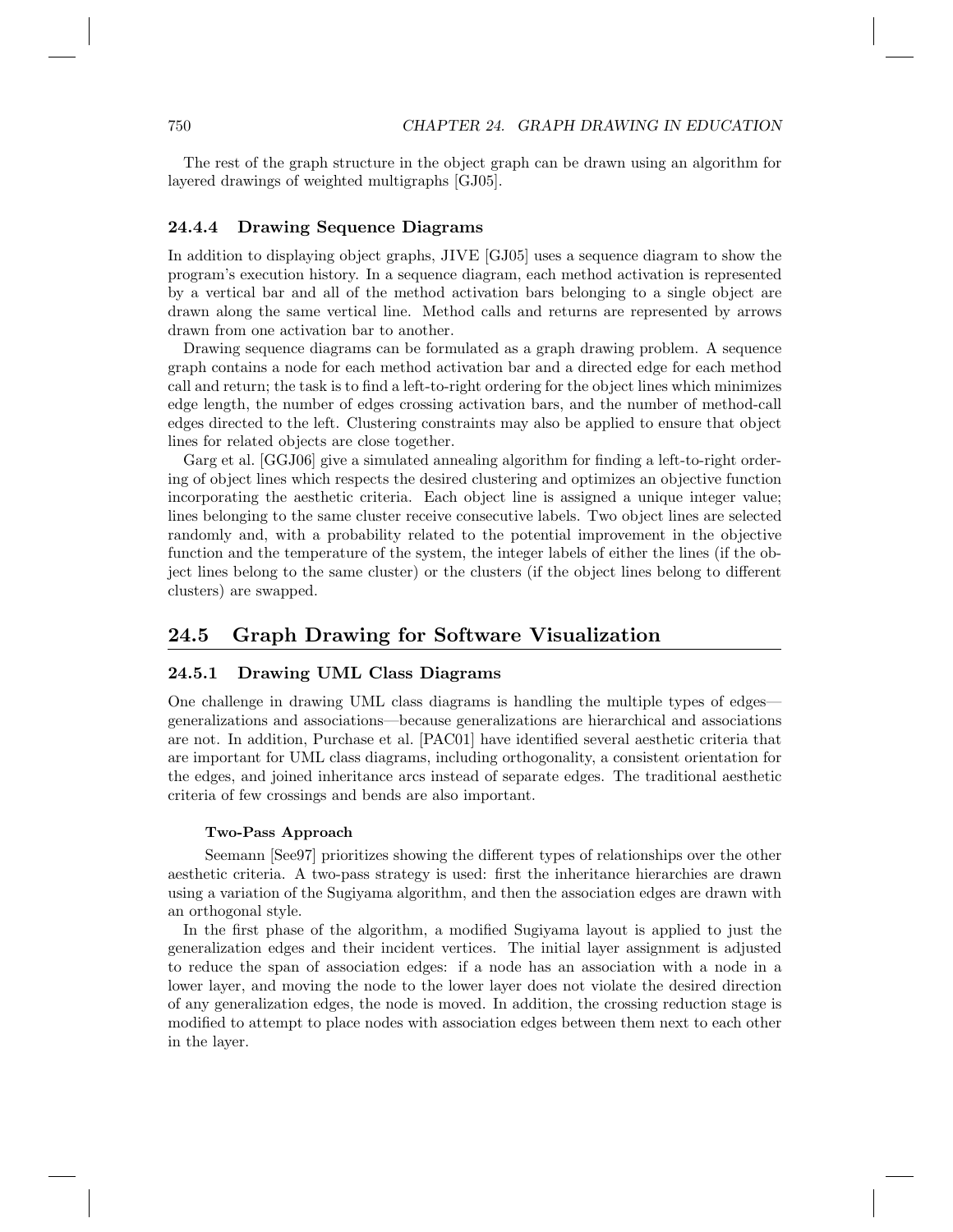#### 24.5. GRAPH DRAWING FOR SOFTWARE VISUALIZATION 751

Next, the remaining nodes are placed into levels. New nodes are added incrementally; in each pass, nodes which have not yet been placed but which are adjacent to nodes which have been placed are added. Let v be an already-placed node and  $S$  be the set of to-be-placed nodes adjacent to v. If  $|S| \leq 2$  and the already-placed nodes to either side of v are not adjacent to v, the nodes of S can be placed to the right and left of v in v's layer. If there is not enough room to place the nodes of S next to  $v$ —either because S is too large, or v is already connected to the nodes next to it—the nodes of  $S$  are placed on a sublayer above or below v's layer. Once all of the nodes have been placed, the sublayers are used to further reduce crossings and bends due to assocation edges connecting non-consecutive nodes on a layer.

Finally, node sizes are computed, edges are routed, and x coordinates are calculated. Node sizes are based on the information that must be displayed inside the node. Generalization edges are drawn as straight lines, with connection ports evenly spaced along the bottom or top of a node. Association edges are drawn with an orthogonal style; to route edges connecting nodes in different layers, dummy nodes representing bends in the edge are added on one side of the nodes being connected. These dummy nodes are constrained to stay vertically aligned when x coordinates are assigned. Connection ports for association edges are evenly spaced along the left or right side of a node.

#### Integrated Approach

Gutwenger et al.  $[GJK^+03]$  give a more complex drawing algorithm which respects all of the aesthetic criteria identified by Purchase et al. [PAC01] and additionally ensures that all generalization edges within the same class hierarchy are oriented in the same direction, generalization edges in different hierarchies do not cross, and hierarchies do not contain each other. The algorithm follows the topology-shape-metrics approach [DETT99]: first the graph is planarized, then the bends and angles are fixed, and finally edge lengths are computed.

Because the convention that inheritance arcs are drawn joined can result in additional crossings (Figure 24.4), the planarization phase begins with a preprocessing step which adds a new vertex for each join point. Consistency of direction of edges within a hierarchy is achieved by computing an upward planar representation for each class hierarchy, and separation of different hierarchies is achieved by treating each hierarchy as a cluster and applying a cluster planarization algorithm.



Figure 24.4 (a) A planar embedding. (b) With the same embedding, joining the generalization edges results in a crossing.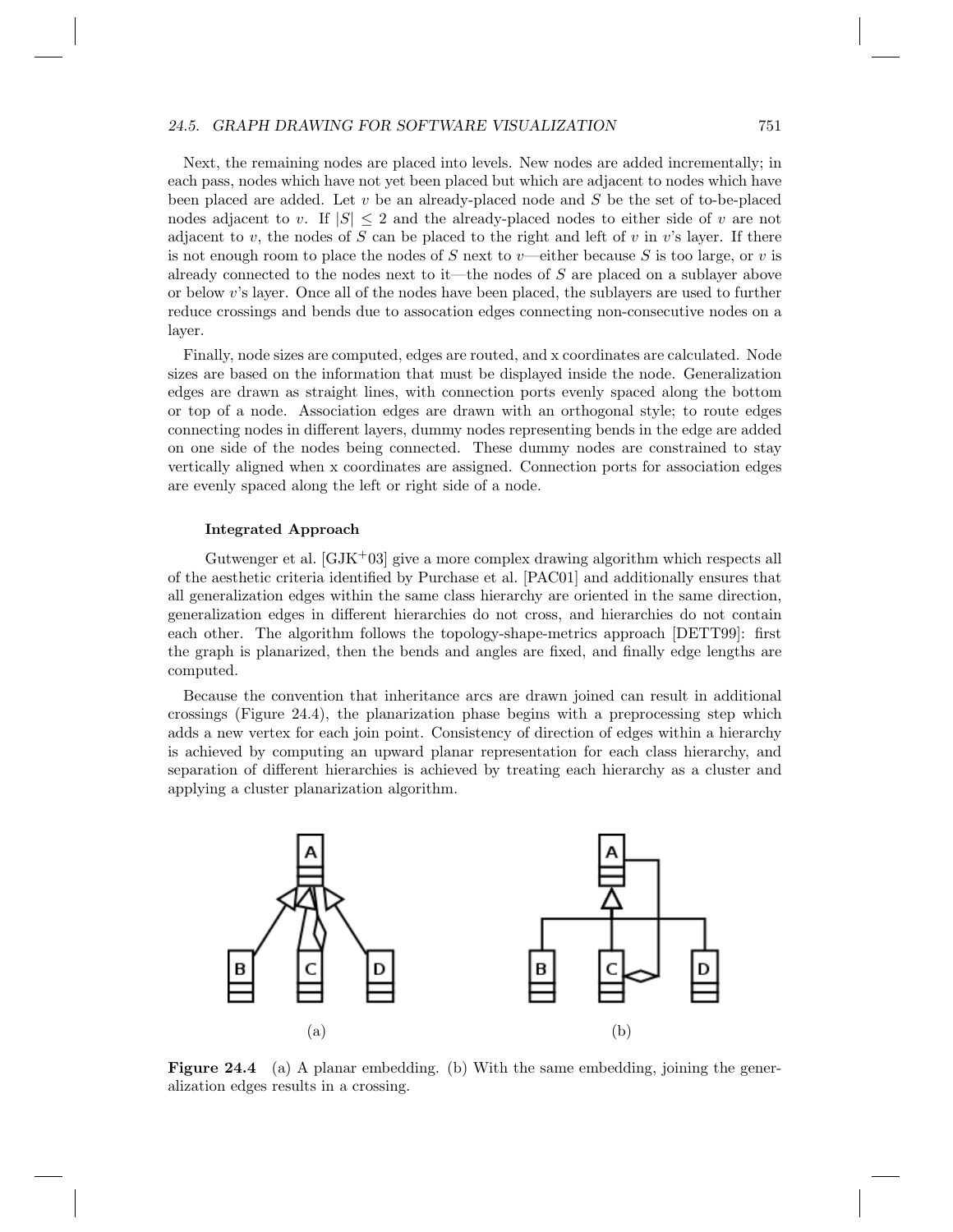In the shape phase, vertices with degree greater than four are replaced by a "cage" containing a cycle of degree-3 vertices prior to computing an orthogonal representation.

Finally, two compaction steps are used in the metrics phase. After the first compaction step, the cages are replaced by the original high-degree vertices. Because the cages may be larger than the vertices they contain, additional bends may be needed in order to route edges within the cage. The second compaction step addresses this problem and removes unnecesssary bends.

#### 24.6 Sequences of Drawings

Both algorithm animation and program visualization often involve graphs whose structure changes over the course of the visualization. In these cases, it is important to preserve the user's mental map [ELMS91]—that is, to maintain a degree of layout stability so the viewer can focus on what is really going on in the algorithm or program without being distracted by the side-effects of the layout algorithm. However, many standard layout algorithms assume complete freedom over the placement of nodes.

There are many models for the user's mental map. The most rigid is the "no change" model, where existing portions of the drawing are preserved exactly (e.g. [MHT93, PT98]). Böhringer and Paulisch [BN90] limit change to nodes within a certain graph distance of those directly affected by an update. Other strategies seek to preserve absolute vertex position, but allow some movement (e.g. [LMR98]). Misue et al. [MELS95] seek more generally to preserve the shape of the drawing and give several models for the mental map based on orthogonal ordering (the relative up/down/left/right relationships between nodes), proximity (nodes near each other should stay near each other), and topology (specifically, the dual graph). Specific metrics for measuring mental map preservation are given by Lyons et al. [LMR98], Bridgeman and Tamassia [BT98], and Brandes and Wagner [BW98]. Time can also be a factor, with the idea that it is more costly to the user's mental map when long-stable portions of the drawing are changed instead of relatively new sections [BW97].

Preserving the mental map typically leads to a tradeoff with drawing quality. Algorithms which more rigidly preserve the original layout result in drawings which are less good according to traditional aesthetic criteria such as drawing area, crossing minimization, and bend minimization. Some dynamic graph drawing algorithms allow user control over the relative weight given to each goal.

An overview of dynamic graph drawing and its application in several drawing paradigms is given by Branke [Bra01]. This section will address some strategies for maintaining layout stability within the drawing paradigms most useful for data structure and program visualization.

#### 24.6.1 Trees

A "no change" algorithm for binary trees is simple: recursively draw the left subtree in the left half of the available space and the right subtree in the right half of the available space, and center parent nodes above the drawings of their subtrees. GraphTree and Graph-Heap [Owe86] use this approach. The drawback is an overly-wide drawing and wasted space if the tree is not complete or nearly complete.

Moen [Moe90] gives an algorithm for general trees which makes better use of space and does not change the drawings of subtrees not affected by updates. In addition, the algorithm can accommodate nodes with any polygonal shape—an advantage for data structures with complex nodes. The algorithm is based on computing a contour around each subtree,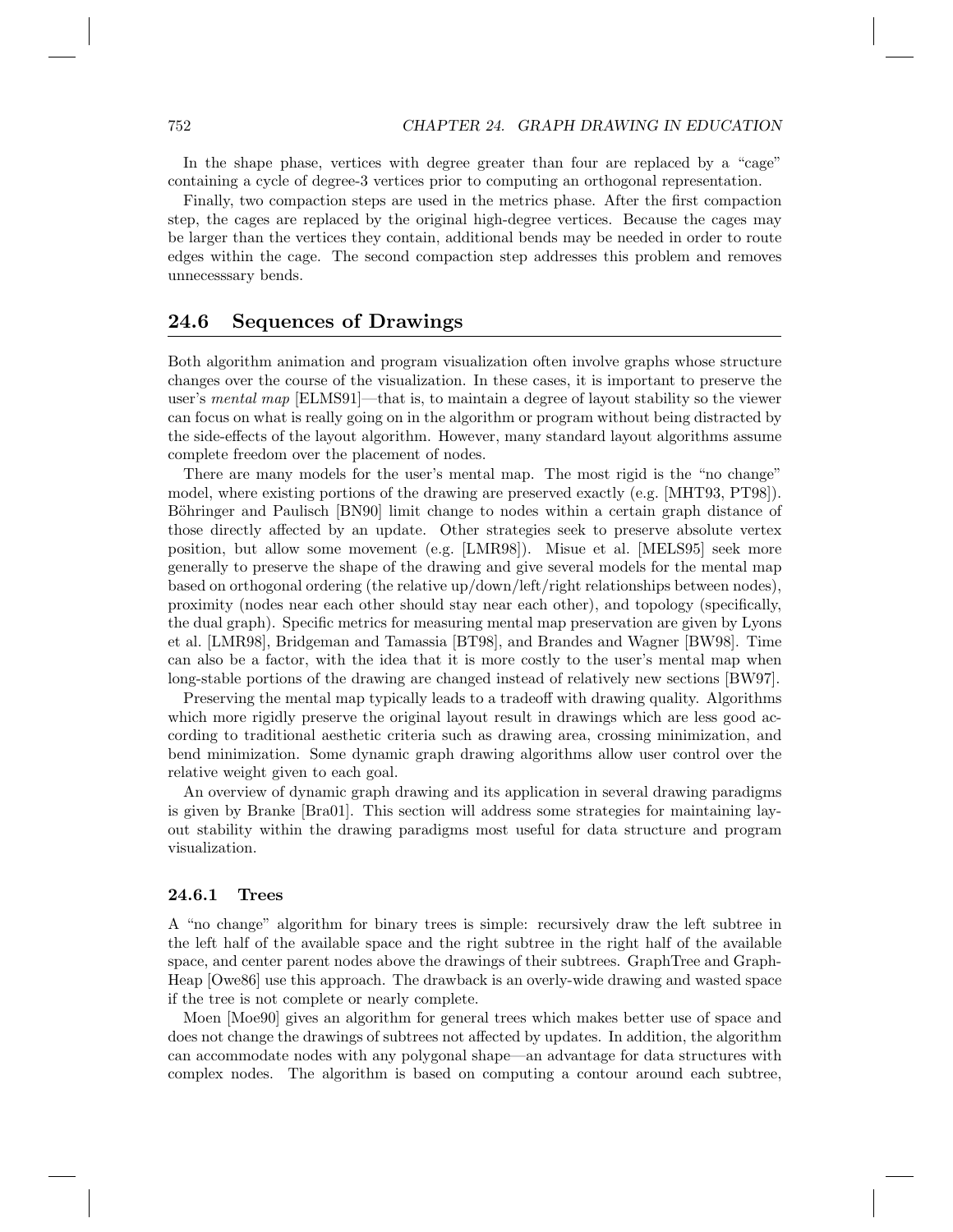#### 24.6. SEQUENCES OF DRAWINGS 753

which is then used to pack subtrees together as closely as possible. Contours are computed recursively. Making changes to the tree structure requires recomputing contours (only) for the subtrees containing the affected nodes.

A similar approach is used by Workman et al. [WBP04], with the drawing convention that trees are laid out horizontally (children next to parents instead of below) and parents are placed on the same level as the first child.

#### 24.6.2 Force-Directed Layout

In the force-directed model, layout stability is most commonly achieved by incorporating additional forces into the model. Varying the strength of the stability forces provides a convenient way to balance layout stability and drawing quality.

Absolute vertex positions can be maintained by adding forces that attract nodes to their former positions [LMR98, BW97].

Relative distances between nodes can be maintained by adding springs whose natural length is the desired distance [BW97]. Stiffening the springs makes the distances more rigid. Stiffening entire subgraphs can help maintain the shape of the drawing.

Clustering can be maintained by adding attractive forces toward the center of the cluster and repulsive forces between clusters [Tam98].

It is also possible to incorporate some hard constraints. For example, Tamassia [Tam98] mentions truncating a node's movement each time forces are applied in order to keep it within the desired region. In addition, the shape of a subgraph can be preserved exactly (up to translation and rotation) by treating it as a single rigid body when computing forces.

#### 24.6.3 Sugiyama-Style Hierarchical Layout

Within the Sugiyama framework, several basic approaches can be used: incremental techniques, in which the existing drawing is modified to accommodate the changes; constraintbased techniques, in which a new layout is computed subject to constraints meant to preserve the user's mental map; and cost-based techniques, in which stability is encouraged by assigning a cost to changes that affect the user's mental map.

#### Incremental Techniques

North [Nor96] describes an incremental heuristic for maintaining both geometric (position) and topological (ordering) stability in Sugiyama-style layouts. It is assumed that changes are made to the graph one at a time, so the algorithm only needs to accommodate the addition or removal of a single node or edge.

A new node is assigned to the highest possible level consistent with maintaining a downward orientation for edges, and existing nodes are shifted to lower levels as needed. New level assignments are determined by depth-first search. Nodes are moved downward one level at a time. At each step, the node is shifted into its correct horizontal position in the level according to the median of its neighbors' positions. Finally, a linear program is used to assign horizontal coordinates to the nodes. An additional cost is introduced to penalize moving nodes to new positions.

#### Constraint-Based Techniques

Böhringer and Paulisch [BN90] maintain layout stability by adding constraints to maintain the level assignment of nodes and the ordering of nodes within a level. When a node or edge is added or removed, constraints are weakened (more likely to be deactivated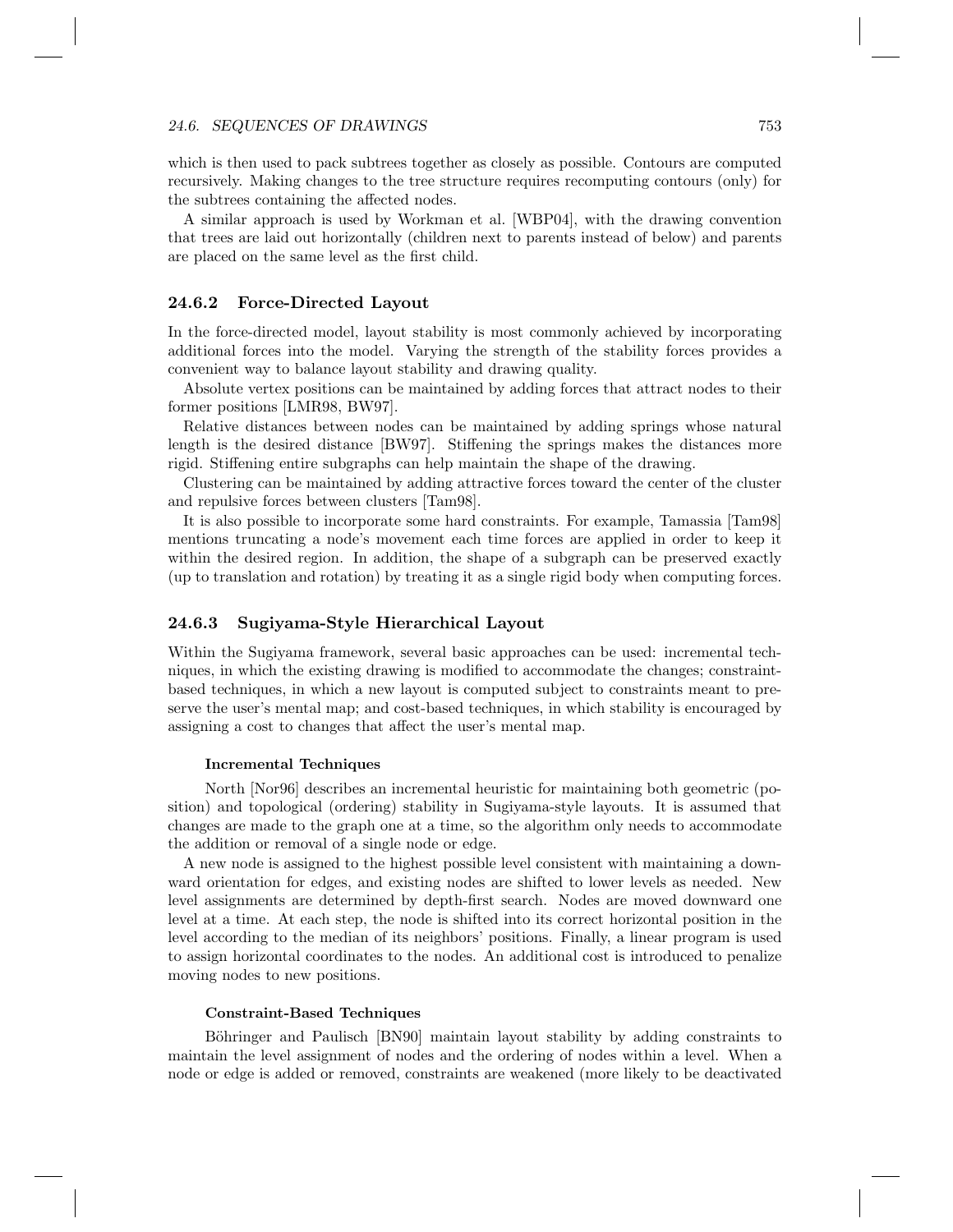in the case of contradictory constraints) or removed in the vicinity of the changes. They define "vicinity" in terms of graph distance, but other notions (such as Euclidean distance in the drawing) could be used.

Waddle's algorithm for drawing data structures [Wad01] also handles layout stability by adding constraints. He focuses on maintaining the relative ordering of subgraphs rather than fixing the layer assignment, adding

- node-ordering constraints between root nodes in the top level,
- edge-ordering constraints between edges incident on root nodes, and
- edge-ordering constraints between downward edges.

New elements added to the graph are initially unconstrained; constraints which are rendered invalid by the removal of elements are updated or deleted. Böhringer and Paulisch's [BN90] scheme of weakening constraints in the vicinity of changes could also be applied.

Section 24.3.1 outlines how the basic Sugiyama algorithm can be modified to accommodate these constraints.

#### Cost-Based Techniques

North and Woodhull [NW02] reduce the layer assignment and coordinate assignment phases to integer linear programs. Layout stability can be incorporated by adding terms to the objective functions to penalize movement to a different layer (layer assignment) or a different position (coordinate assignment). An advantage of this approach is that the tradeoff between drawing quality and layout stability can be managed by adjusting the cost of movement.

In the crossing reduction phase, median sort and transposition sort are used to reduce crossings. Only new or modified nodes and edges and edges incident on new or modified nodes are considered to be movable during sorting.

#### 24.6.4 Offline Dynamic Graph Drawing

In "canned" animations, both the graph and the sequence of changes being made to the graph are known in advance. In this situation, an offline drawing algorithm—which takes into account future graph states when producing a layout—can be used to increase layout stability.

#### Force-Directed Layout

Erten et al.  $[EHK+04]$  combine the individual snapshot graphs into a single aggregrate graph, adding edges between corresponding vertices in different snapshots. At a minimum, between-snapshot edges should be added between corresponding vertices in consecutive snapshots. Global layout stability can be increased by adding edges between more distant snapshots.

The aggregate graph is drawn using the Kamada-Kawai algorithm [KK89], modified so that there are no repulsive forces between vertices in different snapshots. The balance between layout stability and readability can be controlled by adding weights to the betweensnapshot edges. To accommodate weights, the Kamada-Kawai forces are modified to use the ideal distance between vertices (based on the weights of edges between them) instead of the graph distance between them.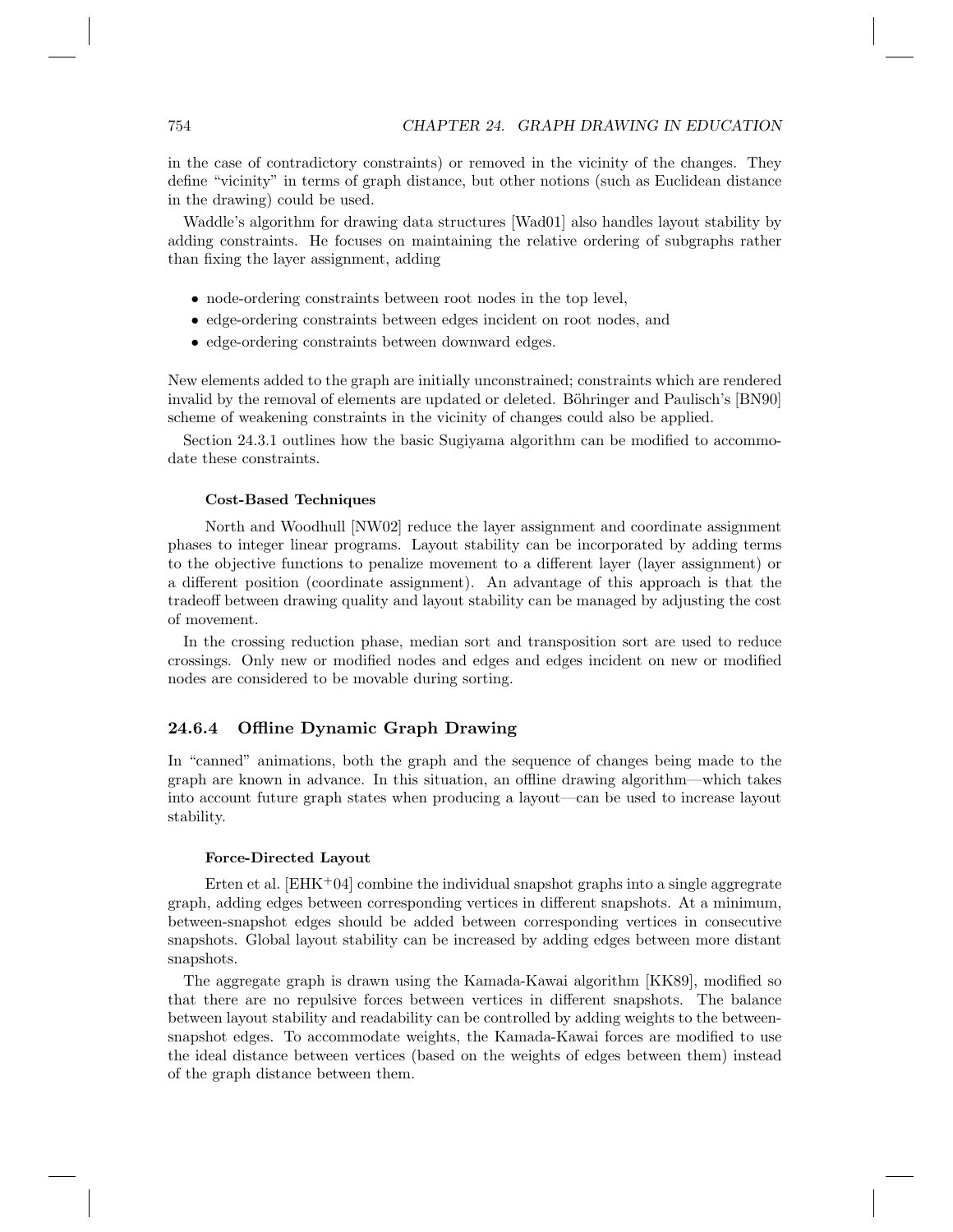#### 24.6. SEQUENCES OF DRAWINGS 755

#### Foresighted Layout

Diehl, Görg, and Kerren [DGK01] give a more general strategy which they call "foresighted layout." In the simplest case, the individual snapshot graphs are combined to create a supergraph containing every node and every edge present in at least one individual graph. A layout is then computed for the supergraph, and each individual graph is drawn using the subset of the supergraph layout information.

A drawback to this approach is that the supergraph can be quite large if the graph structure changes significantly over the course of the animation, leading to wasted space in the individual layouts. To save space, a reduced version of the supergraph in which nodes and edges with disjoint "live times" are grouped together is used instead. (Since elements with disjoint live times do not occur in the same snapshot graph, they can occupy the same position in different snapshots.)

As a final step, layout adjustment strategies can be used to improve the quality of each snapshot layout at the expense of layout stability [DG02].

#### 24.6.5 Smooth Animation

When viewing a series of drawings, animation can be used to help the viewer see and understand what has changed from one drawing to the next.

A simple scheme is to move each vertex along a straight line between its starting and ending positions. However, this can lead to very poor animations which confuse rather than reveal the structure of the changes, particularly in cases where part or all of the drawing has been rotated or flipped.

With this problem in mind, Friedrich and Eades [FE02] identify several properties of a good animation:

- Uniform motion—groups of vertices with similar relative positions at the beginning and the end should move together.
- Separation—vertices with different motion paths should not be too close together.
- Rigid motion—movements should be consistent with 2D projections of the motion of 3D rigid objects, to exploit human perceptual strengths.
- No misleading layouts—unfortunate overlaps, such as a vertex lying on an edge, can lead to incorrect conclusions about the graph's structure.
- Short motion paths—vertices should travel as short a route as possible, to make the motion easier to follow.

They give a four-step algorithm for animation designed to satisfy these properties:

- fade out vertices and edges not present in the end drawing,
- apply a rigid transformation (composed of translation, rotation, scaling, flipping, and/or shearing) to the entire graph to move the elements of the graph as close as possible to their positions in the end drawing,
- complete the movement of vertices to their final positions, and
- fade in vertices and edges not present in the beginning drawing.

The transformation is chosen to minimize the sum of the squared distances between the transformed nodes and their positions in the end drawing. To reduce the effect of outliers, a (weighted) centroid can be included in the node set, or several random subsets of nodes can be chosen and the best transformation used. Once the transformation has been found, smooth animation paths for the nodes can be computed by extracting the rotational part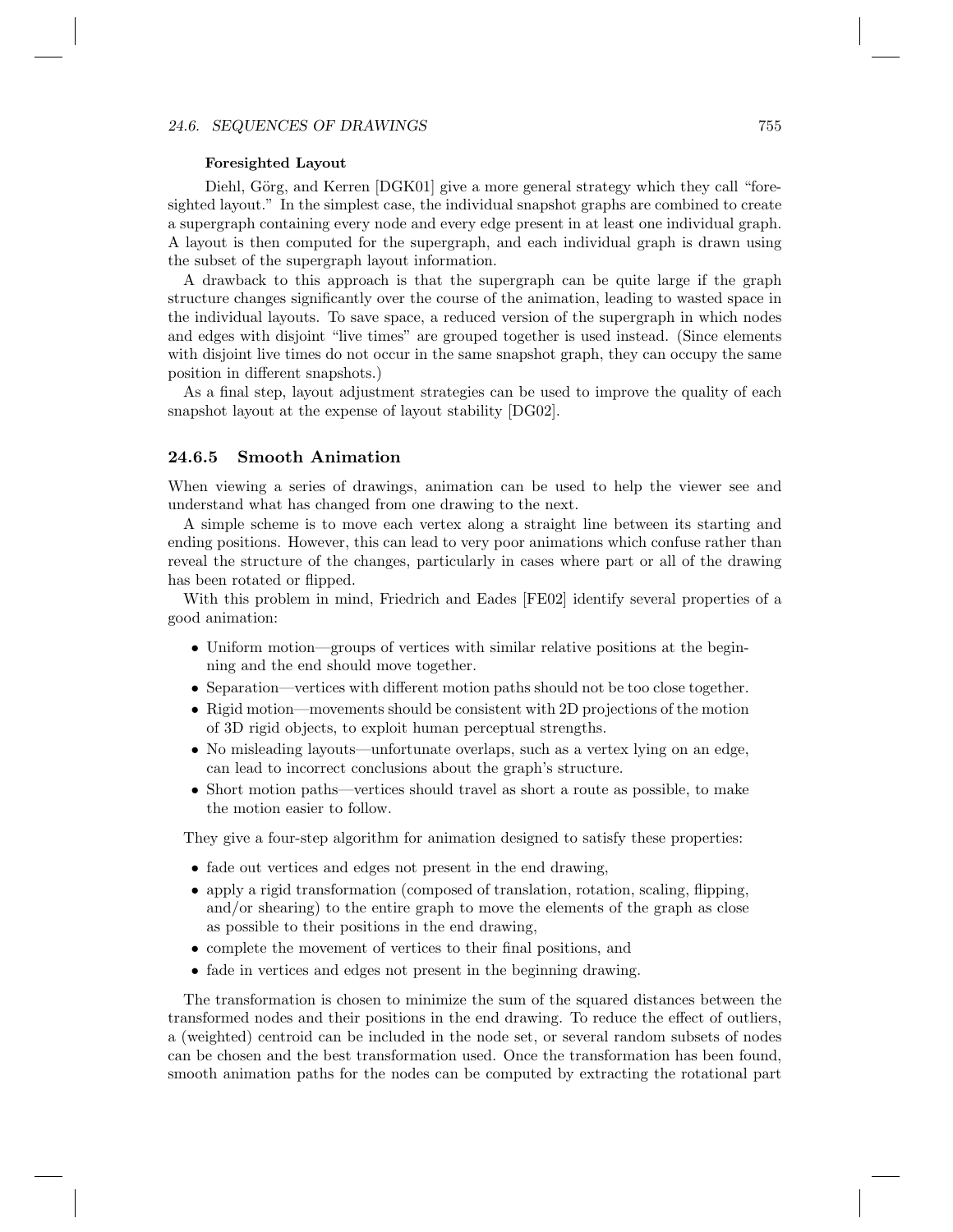of the transformation using polar matrix decomposition, then simultaneously interpolating the angle of rotation and the entries of the non-rotational part of the transformation matrix. Rotation around the center of the drawing can be achieved by incorporating a translation to the origin and back into the transformation matrix before the decomposition is done.

Simple linear interpolation can be used to move the transformed nodes to their final positions, but a more pleasing result can be obtained with a force-directed approach where nodes repel each other but are attracted to their final positions instead of their neighbors.

If the drawings contain subgraphs which move in different ways, the animation can be improved by applying the middle steps separately to each distinct subgraph. Friedrich and Houle [FH02] suggest two strategies for clustering nodes into groups with common transformations—k-means and eliminating edges in the Delaunay triangulation to merge triangles with sufficiently similar transformations—and note that both strategies can produce good results though they also have limitations.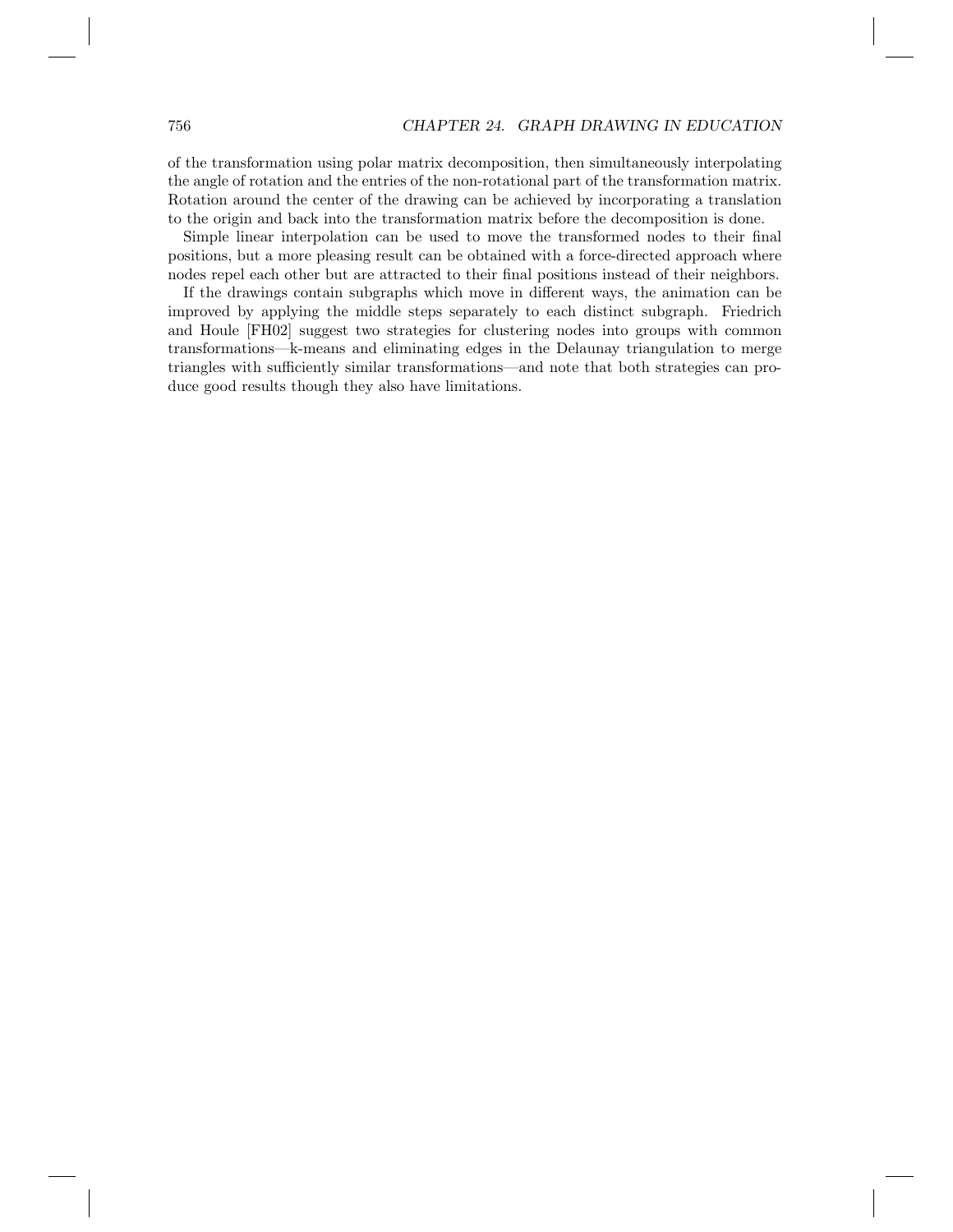### References

| [Bae81]                     | R. M. Baecker. Sorting out sorting, 1981. 30 minute color sound film, Dy-<br>namic Graphics Project, University of Toronto, excerpted and reprinted<br>in SIGGRAPH Video Review 7, 1983.                                                                                                                           |
|-----------------------------|--------------------------------------------------------------------------------------------------------------------------------------------------------------------------------------------------------------------------------------------------------------------------------------------------------------------|
| $[BBG+99]$                  | Ryan S. Baker, Michael Boilen, Michael T. Goodrich, Roberto Tamassia,<br>and B. Aaron Stibel. Testers and visualizers for teaching data structures.<br>In Proceedings of the 30th SIGCSE Technical Symposium on Computer<br><i>Science Education</i> , SIGCSE '99, pages 261–265, New York, NY, USA,<br>1999. ACM. |
| $[{\rm BCE^+}]$             | A. Bilgin, D. Caldwell, J. Ellson, E. Gansner, Y. Hu, and S. North.<br>GraphViz. http://www.graphviz.org/.                                                                                                                                                                                                         |
| $[BDG^{+}00]$               | J. Berry, N. Dean, M. K. Goldberg, G. E. Shannon, and S. Skiena. LINK:<br>a system for graph computation. Software: Practice and Experience,<br>$30(11):1285-1302, 2000.$                                                                                                                                          |
| [Ber]                       | J. Berry. LINK online manual. http://dimacs.rutgers.edu/berryj/manual/.                                                                                                                                                                                                                                            |
| [BGKT00]                    | S. Bridgeman, M. T. Goodrich, S. G. Kobourov, and R. Tamassia. PI-<br>LOT: an interactive tool for learning and grading. In <i>SIGCSE 2000</i> ,<br>pages 139–143, March 2000.                                                                                                                                     |
| [BT99]                      | Stina Bridgeman, Ashim Garg, and Roberto Tamassia. A graph drawing<br>and translation service on the World Wide Web. Internat. J. Comput.<br>Geom. Appl., $9(4-5):419-446$ , 1999.                                                                                                                                 |
| [BN90]                      | K. Bohringer and F. Newbery Paulisch. Using constraints to achieve<br>stability in automatic graph layout algorithms. In <i>Proc. ACM Conf. on</i><br>Human Factors in Computing Systems, pages 43-51, 1990.                                                                                                       |
| $\left[\text{Bra}01\right]$ | Jürgen Branke. Dynamic graph drawing. In Michael Kaufmann and<br>Dorothea Wagner, editors, <i>Drawing Graphs</i> , volume 2025 of <i>Lecture Notes</i><br>in Computer Science, pages 228–246. Springer Berlin / Heidelberg, 2001.                                                                                  |
| [BS84]                      | Marc H. Brown and Robert Sedgewick. A system for algorithm animation.<br>SIGGRAPH Comput. Graph., 18:177-186, January 1984.                                                                                                                                                                                        |
| $[{\rm B} {\rm S} 85]$      | M. H. Brown and R. Sedgewick. Techniques for algorithm animation.<br>IEEE Softw., $2(1):28-39$ , January 1985.                                                                                                                                                                                                     |
| [BT98]                      | Stina Bridgeman and Roberto Tamassia. Difference metrics for interac-<br>tive orthogonal graph drawing algorithms. In <i>Journal of Graph Algo</i> -<br>rithms and Applications, pages 57–71. Springer-Verlag, 1998.                                                                                               |
| [BW97]                      | Ulrik Brandes and Dorothea Wagner. A bayesian paradigm for dynamic<br>graph layout. In G. Di Battista, editor, <i>Graph Drawing (Proc. GD '97)</i> ,<br>volume 1353 of <i>Lecture Notes Comput. Sci.</i> , pages 236-247. Springer-<br>Verlag, 1997.                                                               |
| [BW98]                      | Ulrik Brandes and Dorothea Wagner. Dynamic grid embedding with few<br>bends and changes. In Proceedings of the 9th International Symposium on<br>Algorithms and Computation, ISAAC '98, pages 89–98. Springer-Verlag,<br>1998.                                                                                     |
| [CHJB07]                    | James H. Cross II, T. Dean Hendrix, Jhilmil Jain, and Larry A. Barowski.<br>Dynamic object viewers for data structures. In Proceedings of the 38th<br>SIGCSE Technical Symposium on Computer Science Education, SIGCSE<br>'07, pages 4–8, New York, NY, USA, 2007. ACM.                                            |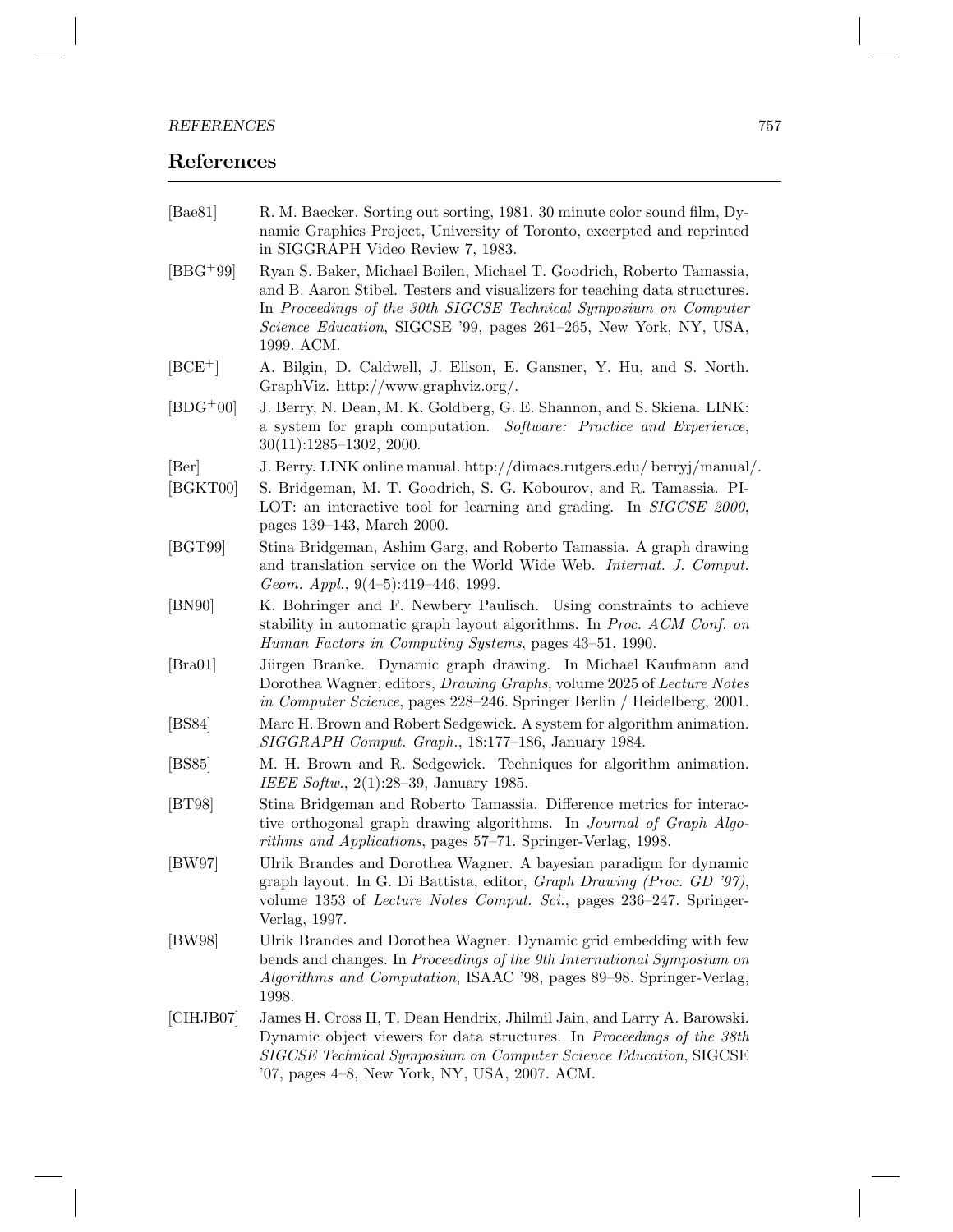- [DETT99] G. Di Battista, P. Eades, R. Tamassia, and I. G. Tollis. Graph Drawing. Prentice Hall, Upper Saddle River, NJ, 1999.
- [DG02] Stephan Diehl and Carsten Görg. Graphs, they are changing. In Revised Papers from the 10th International Symposium on Graph Drawing, GD '02, pages 23–30. Springer-Verlag, 2002.
- [DGK01] Stephan Diehl, Carsten G¨org, and Andreas Kerren. Preserving the mental map using foresighted layout. In In Proceedings of Joint Eurographics IEEE TCVG Symposium on Visualization VisSym'01, pages 175–184. Springer Verlag, 2001.
- [EHK+04] Cesim Erten, Philip Harding, Stephen Kobourov, Kevin Wampler, and Gary Yee. GraphAEL: Graph animations with evolving layouts. In Giuseppe Liotta, editor, Graph Drawing, volume 2912 of Lecture Notes in Computer Science, pages 98–110. Springer Berlin / Heidelberg, 2004.
- [ELMS91] P. Eades, W. Lai, K. Misue, and K. Sugiyama. Preserving the mental map of a diagram. In Proceedings of Compugraphics 91, pages 24–33, 1991.
- [EPD92] Marc Eisenstadt, Blaine A. Price, and John Domingue. Software visualization as a pedagogical tool. Instructional Science, 21:335–364, 1992.
- [FE02] Carsten Friedrich and Peter Eades. Graph drawing in motion. Journal of Graph Algorithms and Applications, 6:2002, 2002.
- [FH02] Carsten Friedrich and Michael Houle. Graph drawing in motion II. In Petra Mutzel, Michael Jünger, and Sebastian Leipert, editors, Graph Drawing, volume 2265 of Lecture Notes in Computer Science, pages 122– 125. Springer Berlin / Heidelberg, 2002.
- [Fin01] I. Finocchi. Layered drawings of graphs with crossing constraints. In COCOON '01, pages 357–367, 2001.
- [For04] M. Forster. A fast and simple heuristic for constrained two-level crossing reduction. In GD '04, pages 206–216, 2004.
- [GGJ06] Ashim Garg, Paul V. Gestwicki, and Bharat Jayaraman. Interactive program visualization and graph drawing. In M. Sethumadhavan, editor, Discrete Mathematics and Its Applications, pages 36–52. Narosa Publishing House Pvt. Ltd., 2006.
- [GJ05] Paul Gestwicki and Bharat Jayaraman. Methodology and architecture of JIVE. In Proceedings of the 2005 ACM Symposium on Software Visualization, SoftVis '05, pages 95–104, New York, NY, USA, 2005. ACM.
- [GJG04] P. V. Gestwicki, B. Jayaraman, and A. Garg. From class diagrams to object diagrams: A systematic approach. Technical Report 2004-21, University at Buffalo, State University of New York, December 2004.
- $[GJK^+03]$  Carsten Gutwenger, Michael Jünger, Karsten Klein, Joachim Kupke, Sebastian Leipert, and Petra Mutzel. A new approach for visualizing UML class diagrams. In Proceedings of the 2003 ACM Symposium on Software Visualization, SoftVis '03, pages 179–188, New York, NY, USA, 2003. ACM.
- [GKNV93] E. R. Gansner, E. Koutsofios, S. C. North, and K. P. Vo. A technique for drawing directed graphs. IEEE Trans. Softw. Eng., 19:214–230, 1993.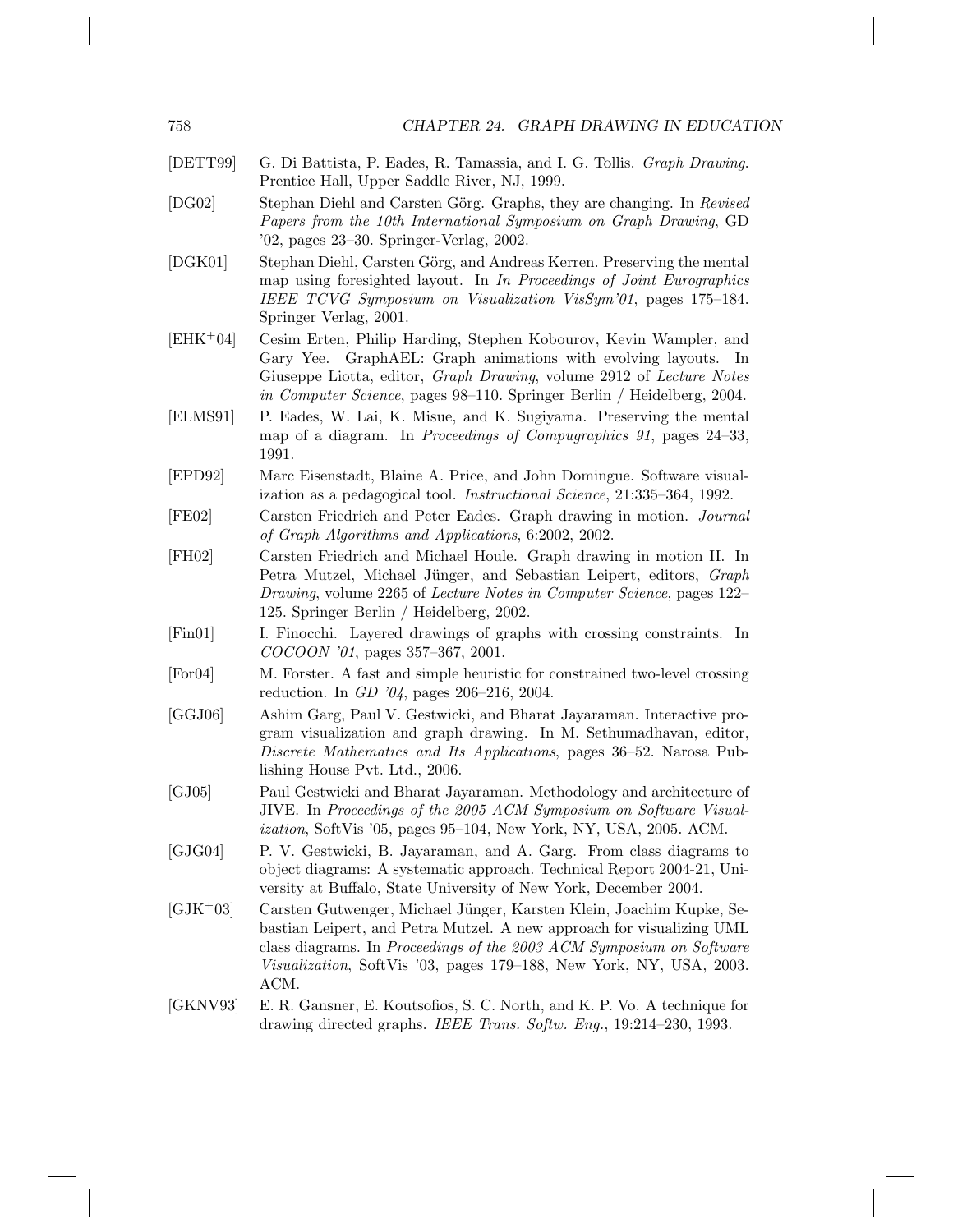#### REFERENCES 759

- [Ham04] J. Hamer. Visualising Java data structures as graphs. In CRPIT '30: Proceedings of the 6th Conference on Australian Computing Education, pages 125–129. Australian Computer Society, Inc., 2004.
- [HCIB04] T. Dean Hendrix, James H. Cross II, and Larry A. Barowski. An extensible framework for providing dynamic data structure visualizations in a lightweight IDE. In Proceedings of the 35th SIGCSE Technical Symposium on Computer Science Education, pages 387–391, New York, NY, USA, 2004. ACM.
- [HWF90] Robert R. Henry, Kenneth M. Whaley, and Bruce Forstall. The University of Washington illustrating compiler. In Proceedings of the ACM SIGPLAN Conference on Programming Language Design and Implementation, pages 223–233, New York, NY, USA, 1990. ACM.
- [Kam89] T. Kamada. Visualizing Abstract Objects and Relations. World Scientific Series in Computer Science, 1989.
- [KK89] T. Kamada and S. Kawai. An algorithm for drawing general undirected graphs. Inform. Process. Lett., 31:7–15, 1989.
- [KKMS04a] V. Karavirta, A. Korhonen, L. Malmi, and K. Stalnacke. MatrixPro—a tool for demonstrating data structures and algorithms ex tempore. In Proc. IEEE Int. Conf. on Advanced Learning Technologies, pages 892– 893, 2004.
- [KKMS04b] Ville Karavirta, Ari Korhonen, Lauri Malmi, and Kimmo Stlnacke. MatrixPro – a tool for on-the-fly demonstration of data structures and algorithms. In Proceedings of the Third Program Visualization Workshop, pages 26–33. Department of Computer Science, University of Warwick, UK, July 2004.
- [KM02] Ari Korhonen and Lauri Malmi. Matrix: concept animation and algorithm simulation system. In Proceedings of the Working Conference on Advanced Visual Interfaces, AVI, pages 109–114, New York, NY, USA, 2002. ACM.
- [KMBW02] E. Kruja, J. Marks, A. Blair, and R. C. Waters. A short note on the history of graph drawing. In *GD '01*, pages 272–286. Springer-Verlag, 2002.
- [KOD+96] M. S. Krishnamoorthy, F. Oxaal, U. Dogrusoz, D. Pape, A. Robayo, R. Koyanagi, Y. Hsu, D. Hollinger, and A. Hashimi. GraphPack: Design and features. In P. Eades and K. Zhang, editors, Software visualization, pages 83–99. World Scientific, 1996.
- [KQPR03] Michael Kolling, Bruce Quig, Andrew Patterson, and John Rosenberg. The BlueJ system and its pedagogy. Journal of Computer Science Education, Special issue on Learning and Teaching Object Technology, 13(4):249–268, December 2003.
- [LMR98] Kelly A. Lyons, Henk Meijer, and David Rappaport. Algorithms for cluster busting in anchored graph drawing. J. Graph Algorithms Appl., 2(1):1–24, 1998.
- [LNR03] J. Lucas, T. L. Naps, and G. Rößling. VisualGraph—a graph class designed for both undergraduate students and educators. In SIGCSE 2003, pages 167–171, February 2003.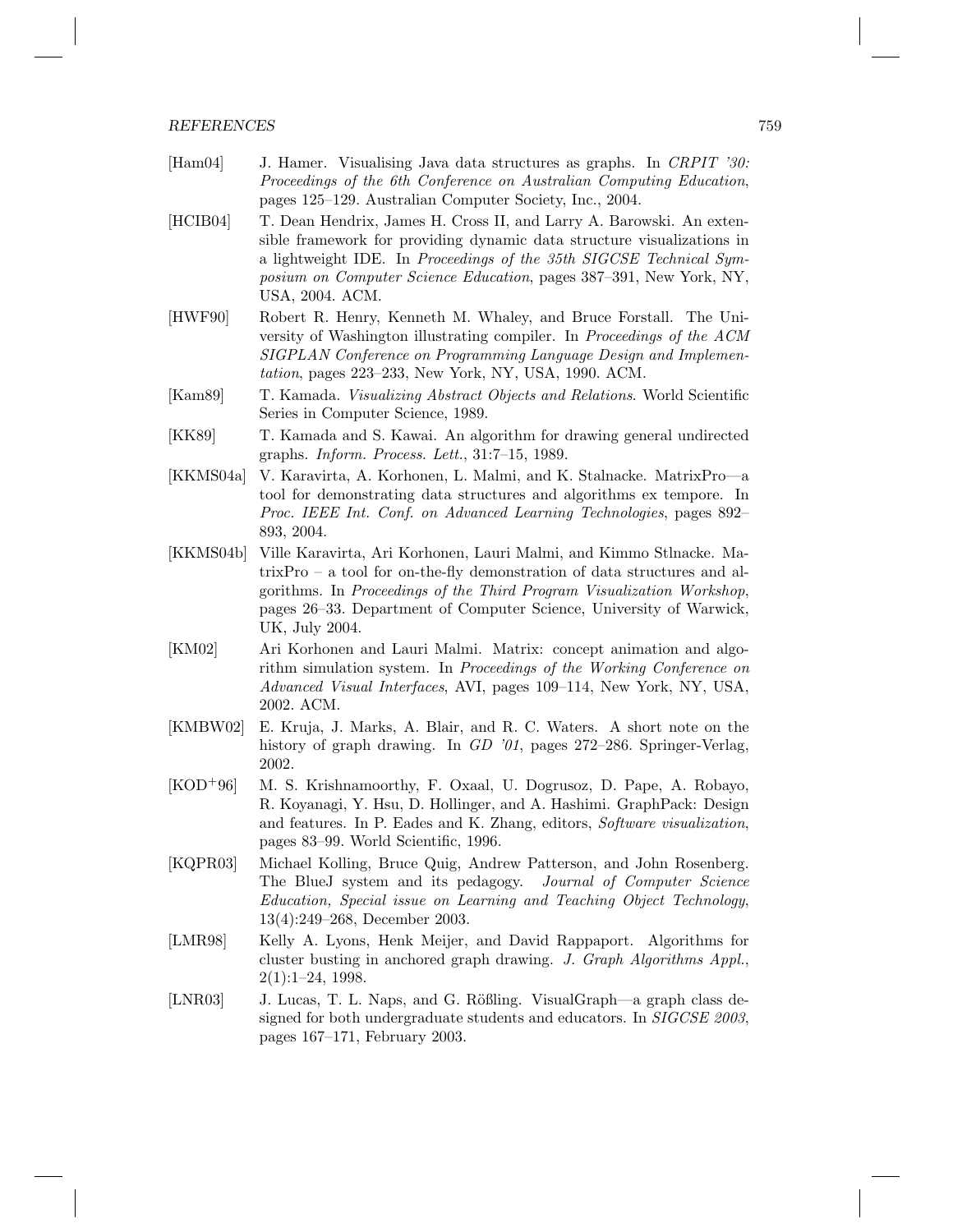| 760 | CHAPTER 24. GRAPH DRAWING IN EDUCATION |  |
|-----|----------------------------------------|--|
|     |                                        |  |

| [MB98]                        | Carolyn McCreary and Larry Barowski. VGJ: Visualizing graphs through<br>java. In Sue Whitesides, editor, Graph Drawing, volume 1547 of Lecture<br><i>Notes in Computer Science</i> , pages 454–455. Springer, 1998.                                                                                                                                                                                               |
|-------------------------------|-------------------------------------------------------------------------------------------------------------------------------------------------------------------------------------------------------------------------------------------------------------------------------------------------------------------------------------------------------------------------------------------------------------------|
| [MCS98]                       | Carolyn McCreary, Richard Chapman, and Fwu-Shan Shieh. Using graph<br>parsing for automatic graph drawing. IEEE Transactions on Systems,<br>Man, and Cybernetics, Part A, pages 545–561, 1998.                                                                                                                                                                                                                    |
| [MELS95]                      | K. Misue, Peter Eades, W. Lai, and K. Sugiyama. Layout adjustment<br>and the mental map. J. Visual Lang. Comput., $6(2):183-210$ , 1995.                                                                                                                                                                                                                                                                          |
| [MHT93]                       | K. Miriyala, S. W. Hornick, and R. Tamassia. An incremental approach<br>to aesthetic graph layout. In Proc. Internat. Workshop on Computer-<br>Aided Software Engineering, 1993.                                                                                                                                                                                                                                  |
| $[MKK^+04]$                   | Lauri Malmi, Ville Karavirta, Ari Korhonen, Jussi Nikander, Otto Seppl,<br>and Panu Silvasti. Visual algorithm simulation exercise system with au-<br>tomatic assessment: TRAKLA2. In <i>Informatics in Education</i> , page 048,<br>2004.                                                                                                                                                                        |
| [MMSBA04]                     | Andrés Moreno, Niko Myller, Erkki Sutinen, and Mordechai Ben-Ari. Vi-<br>sualizing programs with Jeliot 3. In Proceedings of the Working Confer-<br>ence on Advanced Visual Interfaces, AVI '04, pages 373-376, New York,<br>NY, USA, 2004. ACM.                                                                                                                                                                  |
| [Me90]                        | S. Moen. Drawing dynamic trees. IEEE Softw., 7:21-28, 1990.                                                                                                                                                                                                                                                                                                                                                       |
| $\left[ \text{Mur84} \right]$ | J. E. Murdoch. Album of Science: Antiquity and the Middle Ages. Charles<br>Scribner's Sons, New York, 1984.                                                                                                                                                                                                                                                                                                       |
| [Nap $98$ ]                   | Thomas L. Naps. A Java visualiser class: incorporating algorithm vi-<br>sualisations into students' programs. In Proceedings of the 6th Annual<br>Conference on the Teaching of Computing and the 3rd Annual Conference<br>on Integrating Technology into Computer Science Education: Changing<br><i>the Delivery of Computer Science Education</i> , ITiCSE '98, pages 181–184,<br>New York, NY, USA, 1998. ACM. |
| [NEN00]                       | T. L. Naps, J. R. Eagan, and L. L. Norton. JHAVE: An environment<br>to actively engage students in web-based algorithm visualizations. In<br>SIGCSE '00: Proceedings of the 31st SIGCSE Technical Symposium on<br>Computer Science Education, page 109–113, Austin, Texas, 2000. ACM<br>Press.                                                                                                                    |
| [Nor96]                       | S. North. Incremental layout in DynaDAG. In F. J. Brandenburg, editor,<br>Graph Drawing (Proc. GD '95), volume 1027 of Lecture Notes Comput.<br>$Sci.$ , pages 409–418. Springer-Verlag, 1996.                                                                                                                                                                                                                    |
| [NW02]                        | Stephen C. North and Gordon Woodhull. Online hierarchical graph draw-<br>ing. In Revised Papers from the 9th International Symposium on Graph<br><i>Drawing</i> , GD '01, pages 232–246. Springer-Verlag, 2002.                                                                                                                                                                                                   |
| [Owe86]                       | G. S. Owen. Teaching of tree data structures using microcomputer graph-<br>ics. In SIGCSE '86: Proceedings of the 17th SIGCSE Technical Sympo-<br>sium on Computer Science Education, pages 67–72. ACM Press, 1986.                                                                                                                                                                                               |
| [PAC01]                       | Helen C. Purchase, Jo-Anne Allder, and David A. Carrington. User<br>preference of graph layout aesthetics: A UML study. In Proceedings of<br>the 8th International Symposium on Graph Drawing, GD '00, pages 5-18.<br>Springer-Verlag, 2001.                                                                                                                                                                      |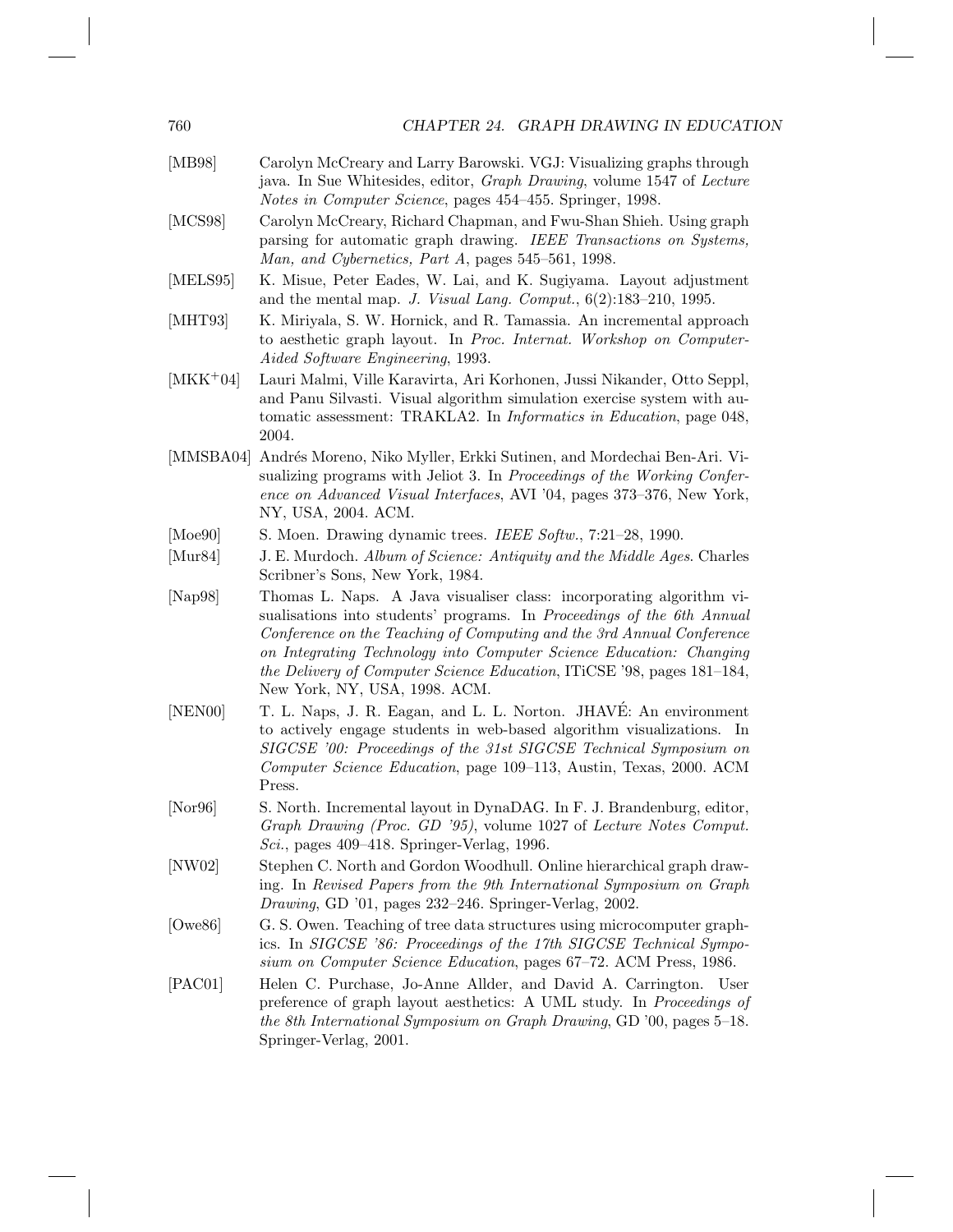#### REFERENCES 761

- [PNK11] Sergey Pupyrev, Lev Nachmanson, and Michael Kaufmann. Improving layered graph layouts with edge bundling. In Proceedings of the 18th International Conference on Graph Drawing, GD'10, pages 329–340. Springer-Verlag, 2011.
- [PR98] W. C. Pierson and S. H. Rodger. Web-based animation of data structures using JAWAA. In SIGCSE '98, pages 267–271, 1998.
- [PT98] A. Papakostas and I. G. Tollis. Interactive orthogonal graph drawing. IEEE Trans. Comput., C-47(11):1297–1309, 1998.
- [RDM+87] L. A. Rowe, M. Davis, E. Messinger, C. Meyer, C. Spirakis, and A. Tuan. A browser for directed graphs. Softw. – Pract. Exp., 17(1):61–76, 1987.
- [RF01] G. R¨oßling and B. Freisleben. Program visualization using AnimalScript. In Proceedings of the First Program Visualization Workshop, PVW'00, page 41–52, Porvoo, Finland, 2001. University of Joensuu Press, University of Joensuu Press.
- [RMS11] Guido Rößling, Mihail Mihaylov, and Jerome Saltmarsh. AnimalSense: combining automated exercise evaluations with algorithm animations. In Proceedings of the 16th Annual Joint Conference on Innovation and Technology in Computer Science Education, ITiCSE '11, page 298–302, New York, NY, USA, 2011. ACM.
- [See97] Jochen Seemann. Extending the sugiyama algorithm for drawing UML class diagrams: Towards automatic layout of object-oriented software diagrams. In G. Di Battista, editor, Graph Drawing (Proc. GD '97), volume 1353 of Lecture Notes Comput. Sci., pages 415–424. Springer-Verlag, 1997.
- [SHY96] C. A. Shaffer, L. S. Heath, and J. Yang. Using the Swan data structure visualization system for computer science eduction. In SIGCSE '96, pages 140–144, February 1996.
- [SK93] John T. Stasko and Eileen Kraemer. A methodology for building application-specific visualizations of parallel programs. J. Parallel Distrib. Comput., 18:258–264, June 1993.
- [SS10] James T. Streib and Takako Soma. Using contour diagrams and JIVE to illustrate object-oriented semantics in the Java programming language. In Proceedings of the 41st ACM Technical Symposium on Computer Science Education, SIGCSE '10, pages 510–514, New York, NY, USA, 2010. ACM.
- [Sta90a] J. T. Stasko. Simplifying algorithm animation with tango. In Proc. IEEE Workshop on Visual Languages, pages 1–6, 1990.
- [Sta90b] J. T. Stasko. Tango: a framework and system for algorithm animation. IEEE Computer, 23(9):27–39, 1990.
- [Sta97] John T. Stasko. Using student-built algorithm animations as learning aids. In Proceedings of the 28th SIGCSE Technical Symposium on Computer Science Education, SIGCSE '97, pages 25–29, New York, NY, USA, 1997. ACM.
- [STT81] K. Sugiyama, S. Tagawa, and M. Toda. Methods for visual understanding of hierarchical systems. IEEE Trans. Syst. Man Cybern., SMC-11(2):109– 125, 1981.